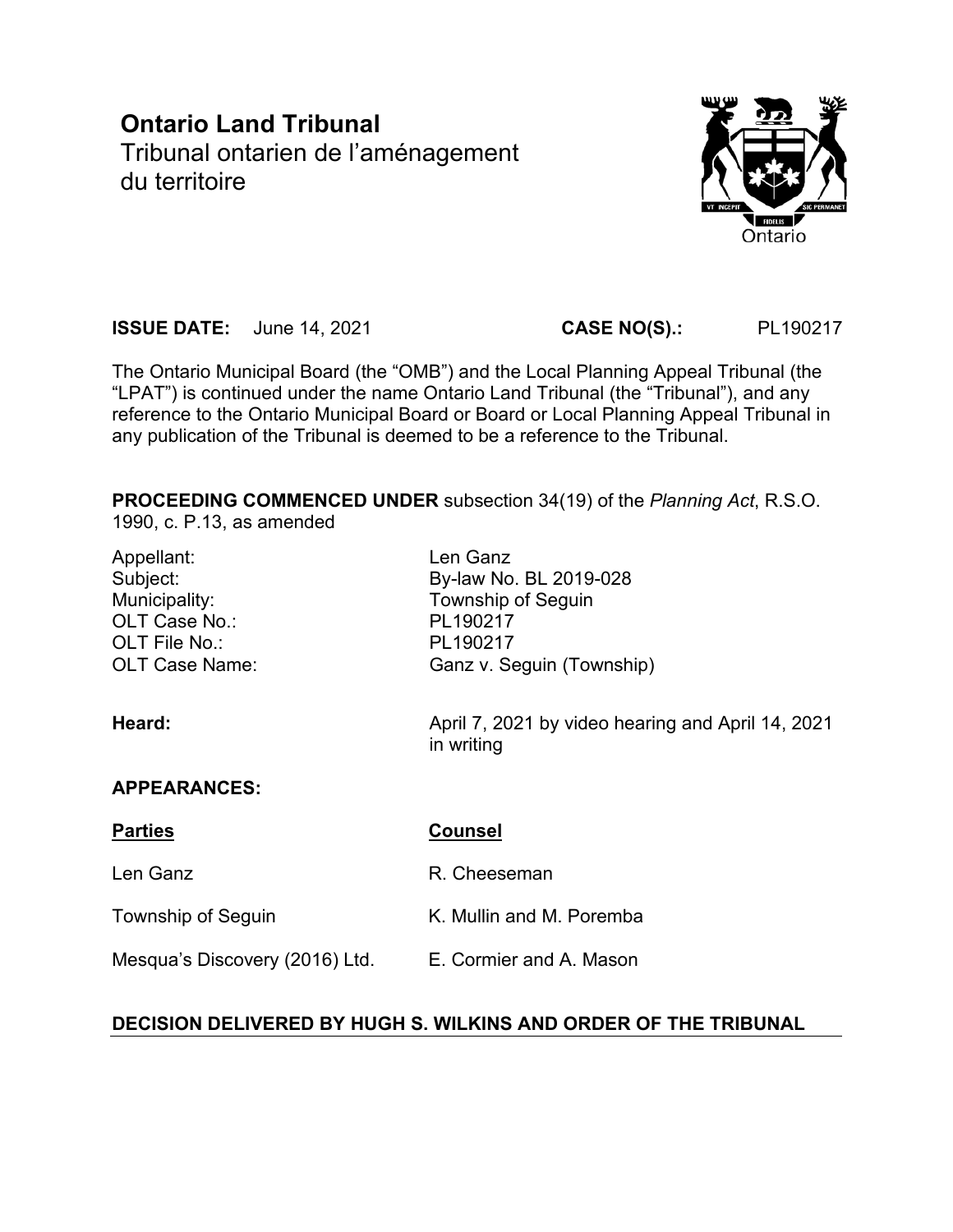# **BACKGROUND**

[1] This Decision arises from an appeal filed by Len Ganz ("Appellant") regarding the passage of Zoning By-law No. BL 2019-028 ("proposed Zoning By-law Amendment") by the Township of Seguin ("Township"). The proposed Zoning By-law Amendment makes site-specific amendments to the Township's comprehensive Zoning By-law No. 2006- 125 ("Zoning By-law") to facilitate the redevelopment of a marina located at 7 Marina Street ("subject property") in the community of Rosseau. The Appellant owns lands and a water lot located close to the subject property.

[2] The subject property lies on the shores of Lake Rosseau. It is owned by Mesqua's Discovery (2016) Ltd. ("Applicant"). The subject property has 71.7 metres ("m") of frontage on the Lake and is roughly 0.45 hectares in size. It contains a boathouse, shop, two-storey office and retail building, one-storey marina retail building, boat maintenance building, concrete boat ramp, boat dock, shoreline boardwalk, and docks.

[3] The subject property is designated in a "Settlement Area" under the Township's Official Plan and it is zoned "Marine Commercial (C2)". The Applicant has applied to have the zoning changed to "Marine Commercial Exception (C2 – Exception)" to recognize and allow structures to be located closer to the water than presently is permitted and to permit expansions to the dock and boardwalk. The proposed Zoning By-law Amendment would also permit the use of boat docks to meet parking space requirements, allow for the reconstruction of existing buildings, and permit the construction of two new small retail structures and a restaurant. Specifically, the proposed amendments to the Zoning By-law are:

a. a reduced setback from the water's edge of 6.1 m for a new restaurant, whereas the Zoning By-law requires 20 m;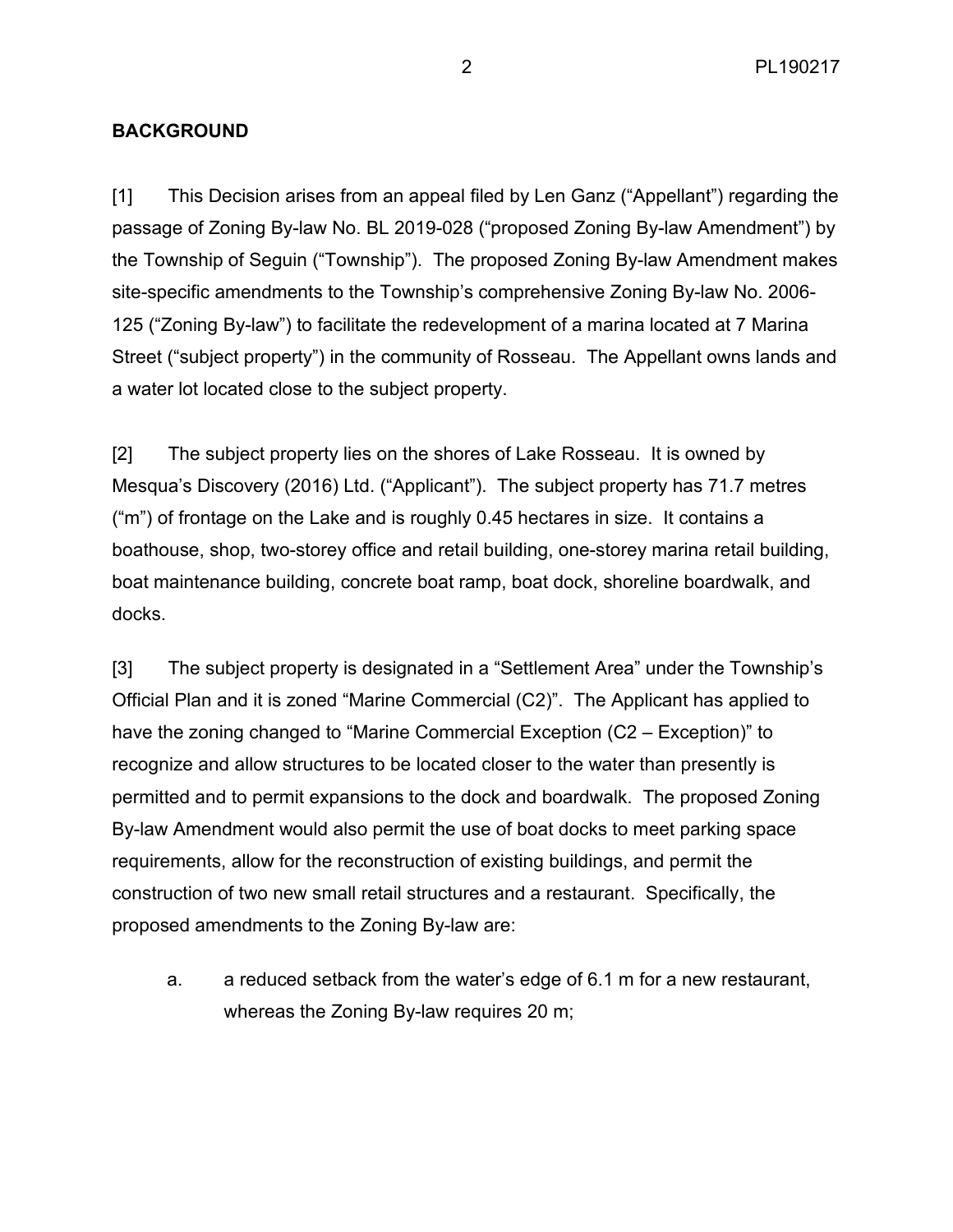- b. a reduced setback from the water's edge of 2.6 m for an accessory second floor patio for the restaurant, whereas the Zoning By-law requires 20 m;
- c. a reduced setback from the water's edge of 8.6 m for two retail accessory building structures, whereas the Zoning By-law requires 20 m;
- d. a new dock extending from the marina's existing boathouse with a reduced side yard setback of 3.8 m, whereas the Zoning By-law requires 12.5 m;
- e. a reduced side yard lot line of 7.2 m. for the existing boathouse, whereas the Zoning By-law requires 12.5 m;
- f. an increased maximum width of the existing boathouse to 14.3 m with an increased length to 11.43 m;
- g. an increased maximum height of the highest roof eave of the existing boathouse to 4.1 m, whereas the Zoning By-law allows a maximum main roof eave height of 3.6 m;
- h. permission for car parking to be located a minimum of 0 m from any building or structure and 0 m from the northerly lot line adjacent to Marina Street, whereas the Zoning By-law requires all parking to be setback 1.5 m from a building, structure, or lot line;
- i. permission to use 14 boat docking spaces as part of the required car parking spaces on the subject property and permission for 33% of the required parking to be by boat in front of the subject property. The Zoning By-law presently requires all parking to be situated on land; and,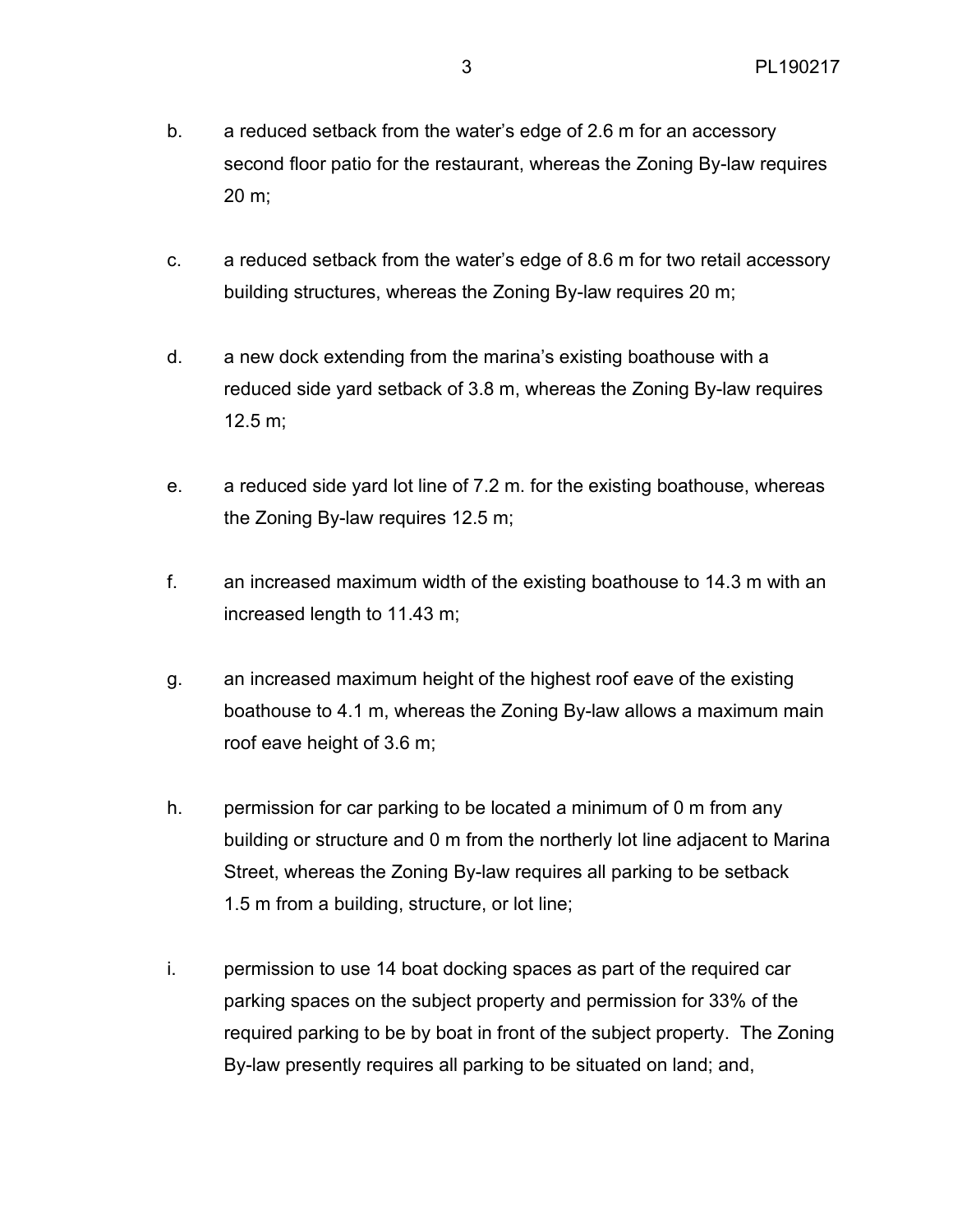j. permission for a boardwalk along the entire frontage of the subject property.

[4] At a Case Management Conference, held on October 8, 2020, the Tribunal granted Party status to the Applicant and it granted Participant status to Peter Trinz. Mr. Trinz made submissions regarding the scale and impacts of the proposed Zoning By-law Amendment based on the size of the bay and the need to balance the needs of the marina with those of neighbouring property owners. He raised environmental and safety concerns and concerns that the proposed development would reduce the area's charm, cause noise and odour impacts, and would not be compatible with existing development in the area.

[5] On April 7, 2021, the Tribunal held an oral hearing at which it heard submissions from the Parties. The Parties filed additional written legal submissions on April 14, 2021.

#### **Legislative and Regulatory History**

[6] As has been summarized in past decisions (see, for instance, *Grabe v. Ottawa (City)*, 2020 CanLII 83795 (ON LPAT), at paras. 8-11), there were several legislative and regulatory changes in 2019 that affected planning appeals before the Local Planning Appeal Tribunal. The present appeal was filed on May 6, 2019. At that time, the *Building Better Communities and Conserving Watersheds Act* ("Bill 139") was in effect. Bill 139 consisted of amendments to the *Planning Act* and the enactment of the *Local Planning Appeal Tribunal Act*, 2017 ("*LPAT Act*"). It limited the grounds of appeal in zoning by-law amendment proceedings to consistency with provincial policies and conformity with applicable provincial plans and official plans. Under the Bill 139 regime, the Tribunal's *Rules of Practice and Procedure* restricted parties' evidence and submissions to the filing of appeal records containing affidavits and supporting materials, case synopses containing arguments to support their requests for relief, and, if ordered by the Tribunal, final written or oral submissions.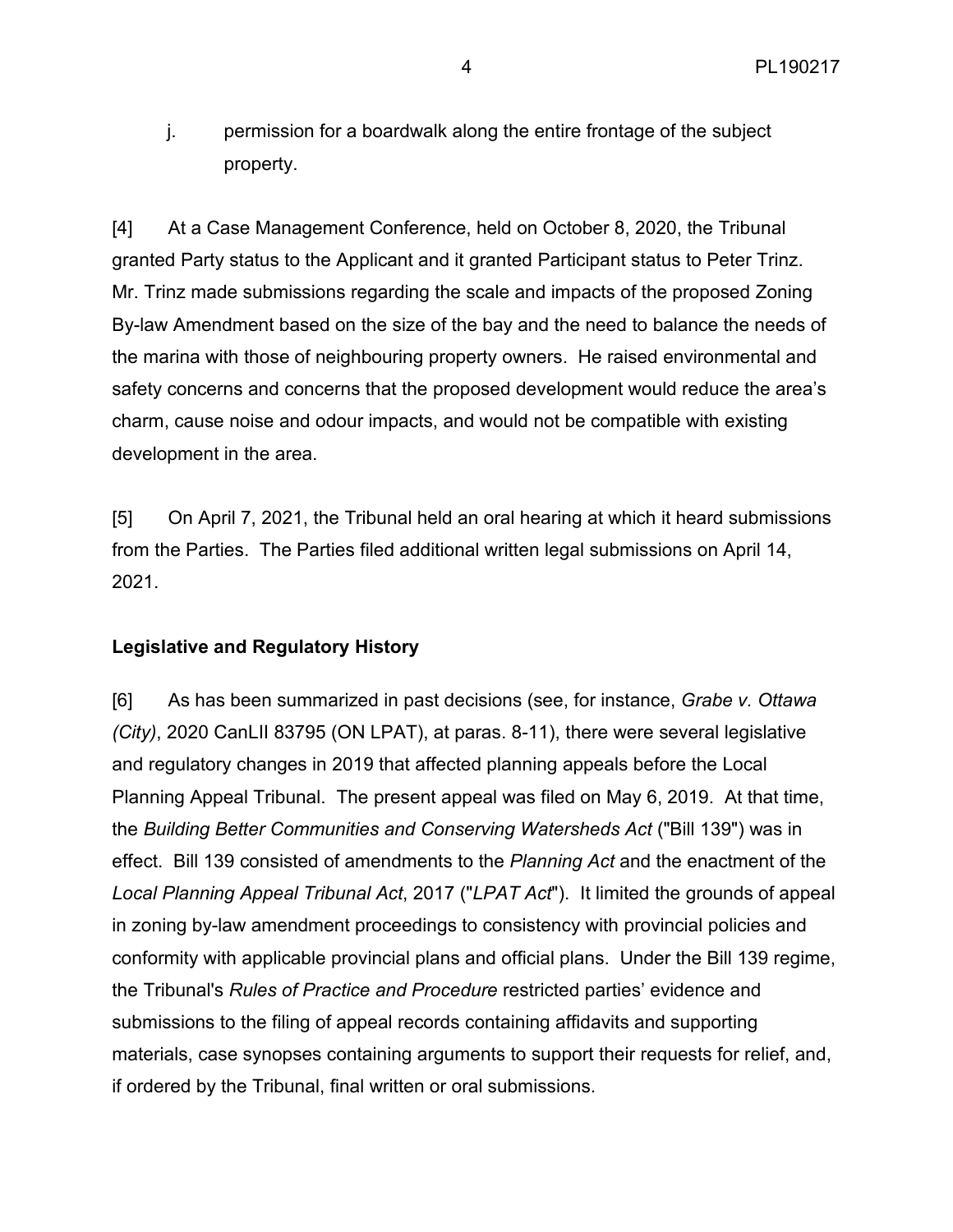[7] In September 2019, the *More Homes, More Choice Act*, 2019 ("Bill 108") came into effect, which amended both the *Planning Act* and *LPAT Act*. Under Bill 108, appeals are permitted to be based on wider grounds and the statutory tests for addressing the substantive issues in zoning by-law amendment appeals are expanded. Zoning by-law amendment appeals, such as the present appeal, that had not yet been scheduled for a hearing on the merits became subject to the provisions in Bill 108.

[8] The transition regulations under Bill 108 allowed zoning by-law amendment appellants, whose appeals had been filed but not scheduled for a hearing on the merits as of September 2, 2019, to file a revised notice of appeal with expanded grounds. The Appellant in the present case filed a revised notice of appeal on October 7, 2019 to include grounds on good land use planning.

[9] In November 2019, Ontario Regulation 382/19 was brought into force under the *LPAT Act*. This Regulation requires that certain types of appeals, including the present one, must proceed under Bill 139's procedural requirements, but the applicable statutory tests are those set out in Bill 108 addressing the substantive issues under appeal.

[10] Based on these statutory and regulatory requirements, Bill 139's procedural requirements apply to this proceeding, but the Bill 108 version of the *Planning Act*  applies to the substantive issues. Thus, the Bill 139 requirements apply for the filing of evidence and submissions and the holding of a hearing for oral submissions; but the substantive aspects of the proceeding, including the powers of the Tribunal and the legislative tests to be applied, are governed by the requirements in Bill 108. The Tribunal's powers on a s. 34(19) appeal under Bill 108 are set out in s. 34(26) of the Bill 108 version of the *Planning Act*. It states:

34(26) The Tribunal may,

(a) on an appeal under subsection (11) or (19), dismiss the appeal;

(b) on an appeal under subsection (11) or (19), amend the by-law in such manner as the Tribunal may determine or direct the council of the municipality to amend the by-law in accordance with the Tribunal's order; or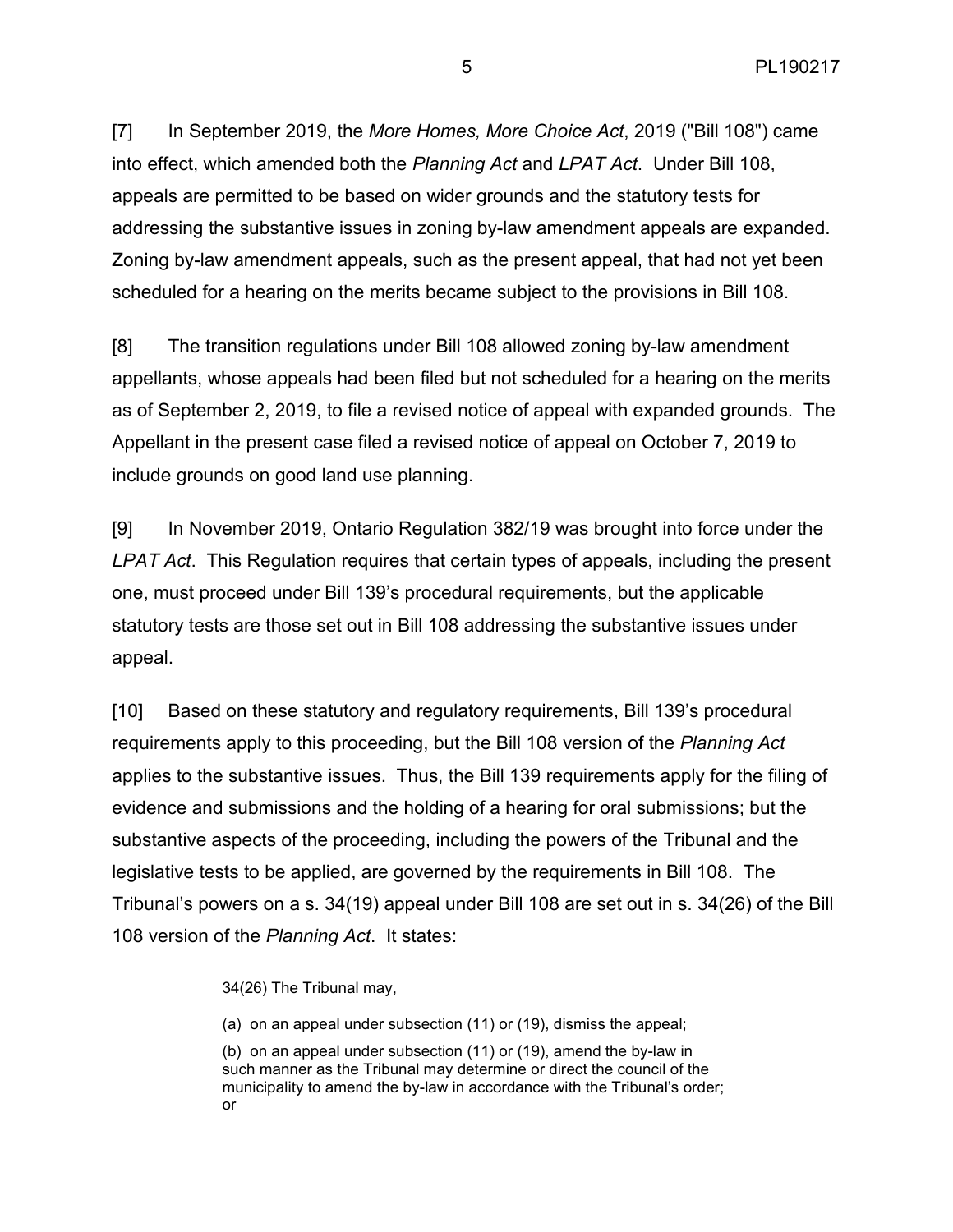These are the powers of the Tribunal in this proceeding.

# **ISSUES**

[11] As determined above, the Bill 108 version of the *Planning Act* applies to the substantive issues to be adjudicated. In making a decision on a zoning by-law amendment appeal under s. 34(19) of the Bill 108 version of the *Planning Act*, the Tribunal must determine whether the proposed Zoning By-law Amendment:

- a. is consistent with the Provincial Policy Statement, 2020 ("PPS");
- b. conforms with applicable provincial plans;
- c. conforms with applicable official plans; and
- d. represents good planning.

In the present case, the sole applicable provincial plan is the Growth Plan for Northern Ontario ("Growth Plan"). The District of Parry Sound does not have a municipal government or official plan. The sole applicable official plan, therefore, is the Township's Official Plan. The Tribunal also must have regard to the matters of provincial interest set out in s. 2 of the *Planning Act* and it must have regard to the decision of the Township Council and the information considered by it under s. 2.1(1) of the *Planning Act*.

[12] The procedural requirements in Bill 139 state that the issues to be adjudicated are to be set out in the Appellant's Appeal Record and Case Synopsis. In the present case, the Appellant's issues are set out in his original Appeal Record and Case Synopsis and expanded in his Supplementary Appeal Record and Case Synopsis. His issues consist of the following: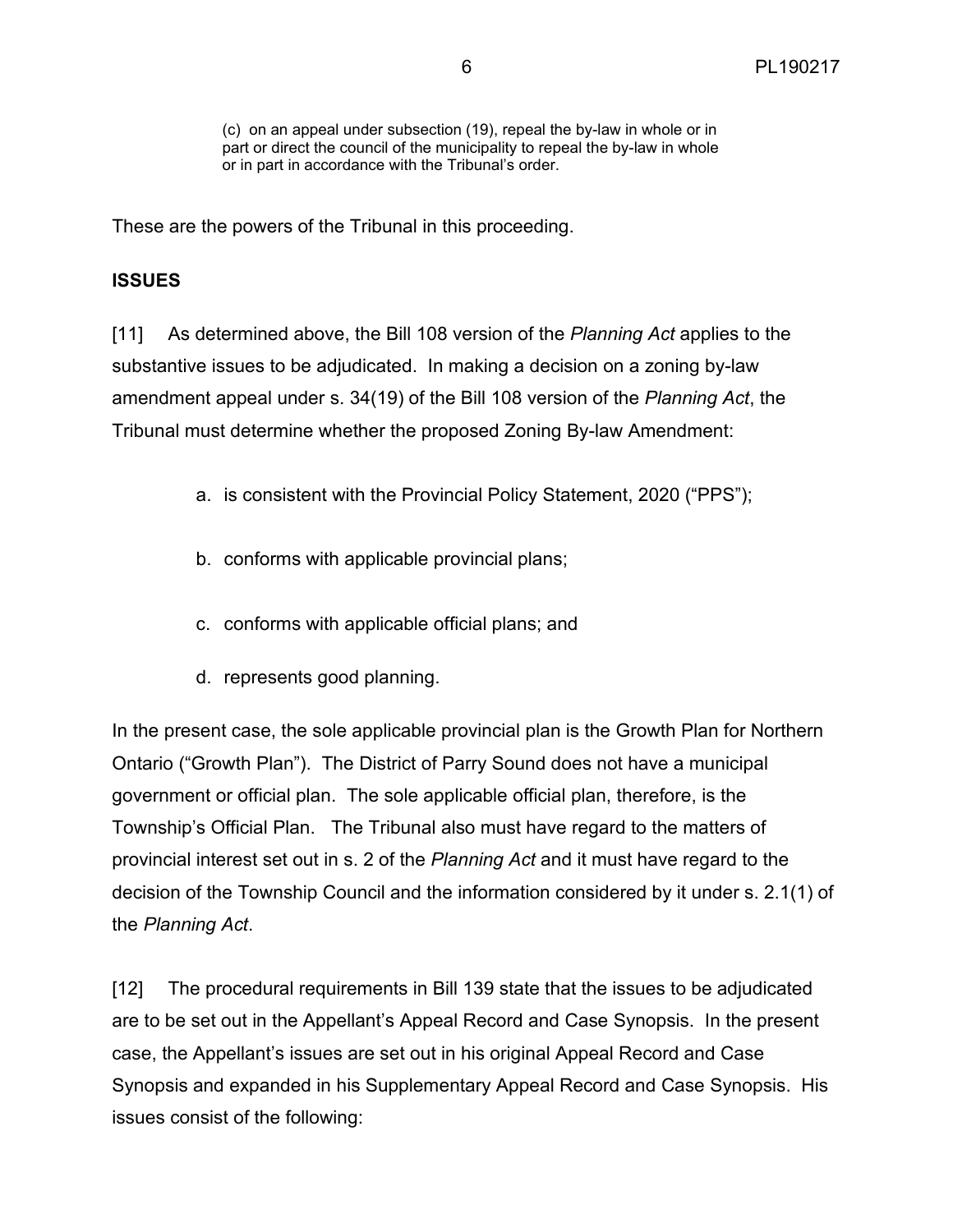- 1. whether the proposed Zoning By-law Amendment is consistent with the PPS;
- 2. whether the proposed Zoning By-law Amendment conforms with the Growth Plan;
- 3. whether the proposed Zoning By-law Amendment conforms with the Township's Official Plan;
- 4. whether the proposed Zoning By-law Amendment results in overbuilding on the subject property;
- 5. whether the proposed Zoning By-law Amendment results in a development that would be compatible and safe with respect to neighbouring properties;
- 6. whether the proposed parking arrangements of the proposal permitted by the proposed Zoning By-law Amendment result in negative impacts that result in bad land use planning;
- 7. whether permitting the retention of current legal non-complying structures to remain on the property and to be accommodated by the proposed Zoning Bylaw Amendment amounts to bad land use planning;
- 8. whether visual and environmental impacts resulting from the proposal amount to bad land use planning; and,
- 9. whether the lack of a comprehensive approach to evaluating and planning for the lands surrounding the current marina operation amounts to bad land use planning.
- [13] Each of these issues is addressed below.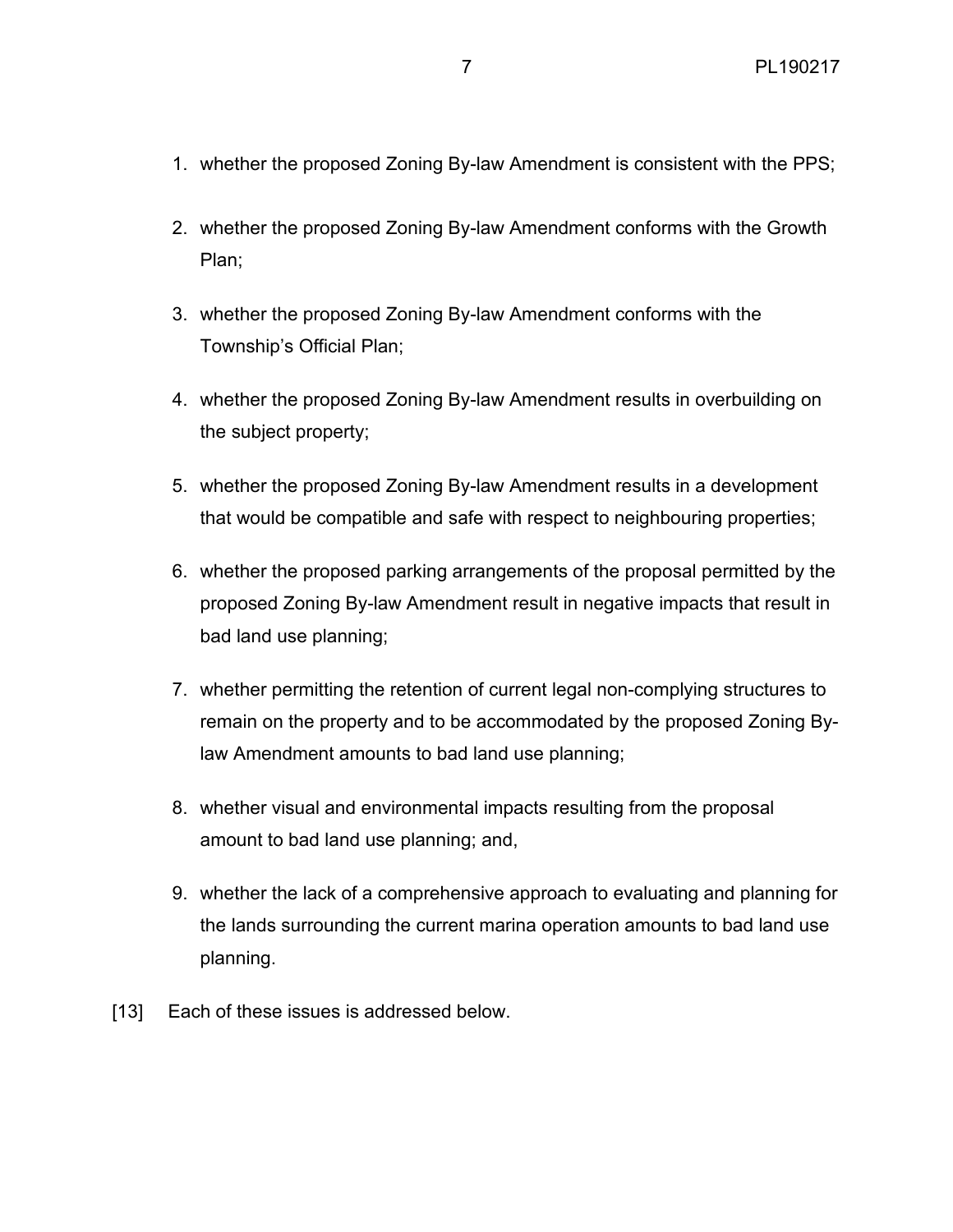# **EVIDENCE, SUBMISSIONS AND FINDINGS**

[14] As required under the Bill 139 regime, the evidence in this proceeding is limited to that which was filed in the Parties' Appeal and Responding Records (including Supplementary Records).

[15] The Appellant provided evidence in the form of affidavits sworn by Lanny Dennis, dated July 6, 2019 and November 29, 2020. Mr. Dennis is a land use planner. Based on his education and experience described in his *curriculum vitae*, which forms part of the Appeal Record, the Tribunal qualifies him to provide opinion evidence in the area of land use planning.

[16] The Township provided evidence in the form of affidavits sworn by Stephen Stone, dated August 1, 2019 and January 13, 2021. He is a land use planner employed by the Township. Based on his education and experience as described in his *curriculum vitae*, which forms part of the Township's Responding Record, the Tribunal qualifies him to provide opinion evidence in the area of land use planning.

[17] The Applicant provided evidence in the form of an affidavit sworn by Stefan Szczerbak on December 29, 2020. He is a land use planner retained by the Applicant. Based on his *curriculum vitae*, which is included in the Applicant's Record, the Tribunal qualifies him to provide opinion evidence in the area of land use planning.

# **Issue 1: Whether the proposed Zoning By-law Amendment is consistent with the PPS**

# **Evidence and Submissions**

[18] Mr. Dennis opined that the proposed Zoning By-law Amendment is not consistent with the PPS. He stated that negative impacts of the Applicant's proposed development on ground and surface water have not been properly evaluated as required under PPS policies 1.6.6.4, 1.6.6.5, and 2.2.1. He stated that public health and safety and the requirements in PPS policy 1.1.1 have not been addressed and the impacts from the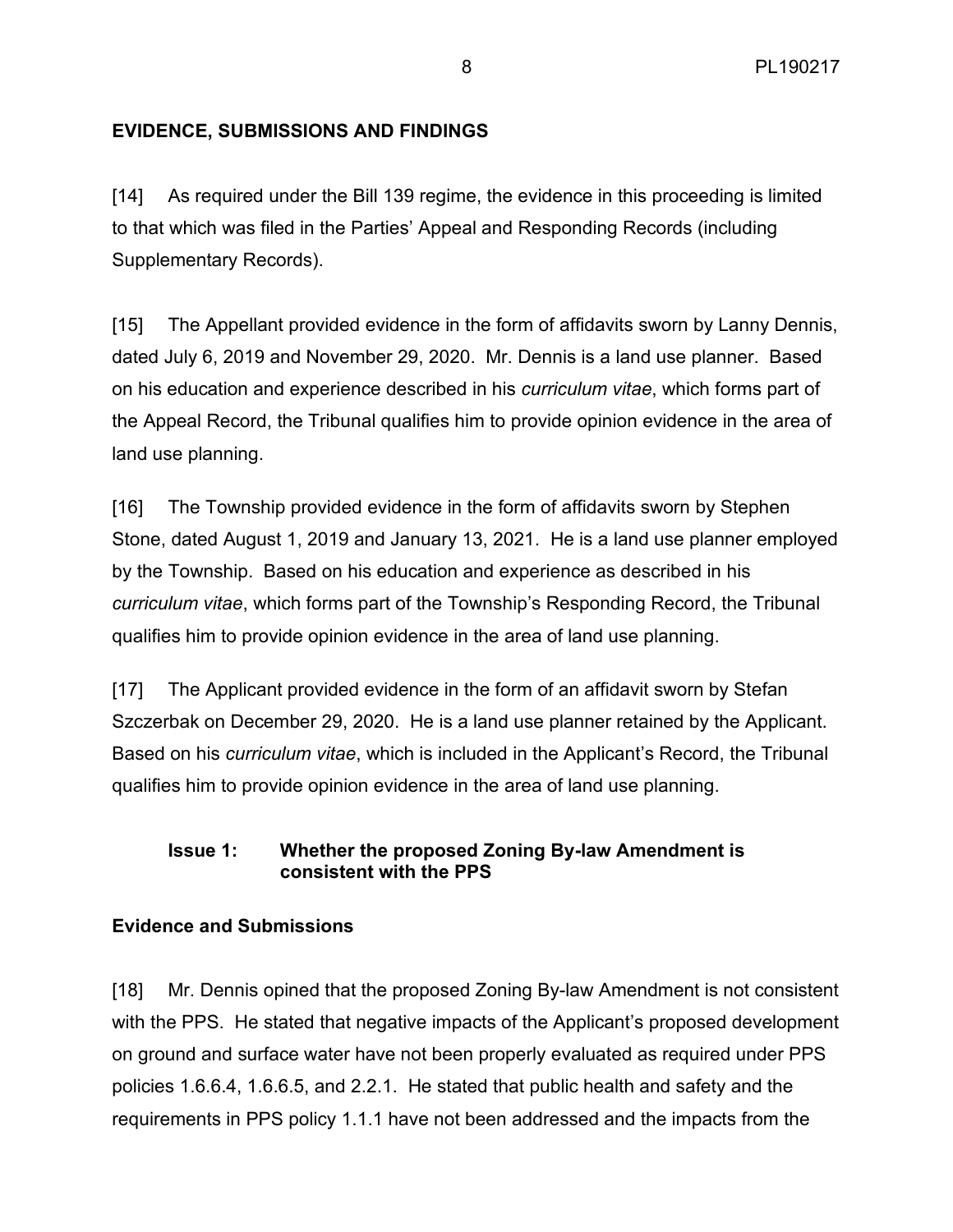Applicant's proposed private water and septic systems have not been considered. Regarding the resource protection requirements in PPS policy 2, Mr. Dennis stated that fish habitat in the area has not been properly addressed and the ecological function of adjacent lands has not been properly evaluated. He further stated that without proper studies on fish habitat and public health and safety impacts, the proposed development is not consistent with PPS policy 3.1.1 on hazardous lands and policy 3.1.3 on the impacts of climate change.

[19] Mr. Stone opined that the proposed Zoning By-law Amendment is consistent with the PPS. He reviewed PPS policy 1.0 on building strong and healthy communities and stated that the proposed Zoning By-law Amendment is consistent with policy 1.1.1(c) on environment, public health and safety in that it would facilitate the updating and enhancement of the marina's infrastructure and improve environmental and public health and safety conditions there. He said it would minimize land consumption and infrastructure costs in accordance with policy 1.1.1(e) as the subject property already has an established marina, fronts on a public road, does not need an expansion of infrastructure, and is located in a Settlement Area. He said it is consistent with policies 1.1.3.1, 1.1.3.2, and 1.1.3.3 as it facilitates development in a Settlement Area while minimizing environmental impacts and efficiently uses infrastructure and connects water-based transit with the community's pedestrian infrastructure. He said it also is consistent with policy 1.1.3.4 as it maintains existing uses, provides connections to the Lake, and again uses existing infrastructure. He stated that the proposed Zoning Bylaw Amendment facilitates employment opportunities and a diversified economic base in accordance with policy 1.3 and provides important services to the community. He stated that private water and sewage systems are permitted under policy 1.6.6.4 as the community does not have municipally operated water and wastewater services. He stated the proposed septic system would provide for greater environmental protection than the existing system on the subject property and would not have negative impacts. He stated that drainage and stormwater management issues have been studied in a technical memorandum prepared for the Applicants by R.J. Burnside, dated February 21, 2019, which addresses the proposed water treatment system, site grading, drainage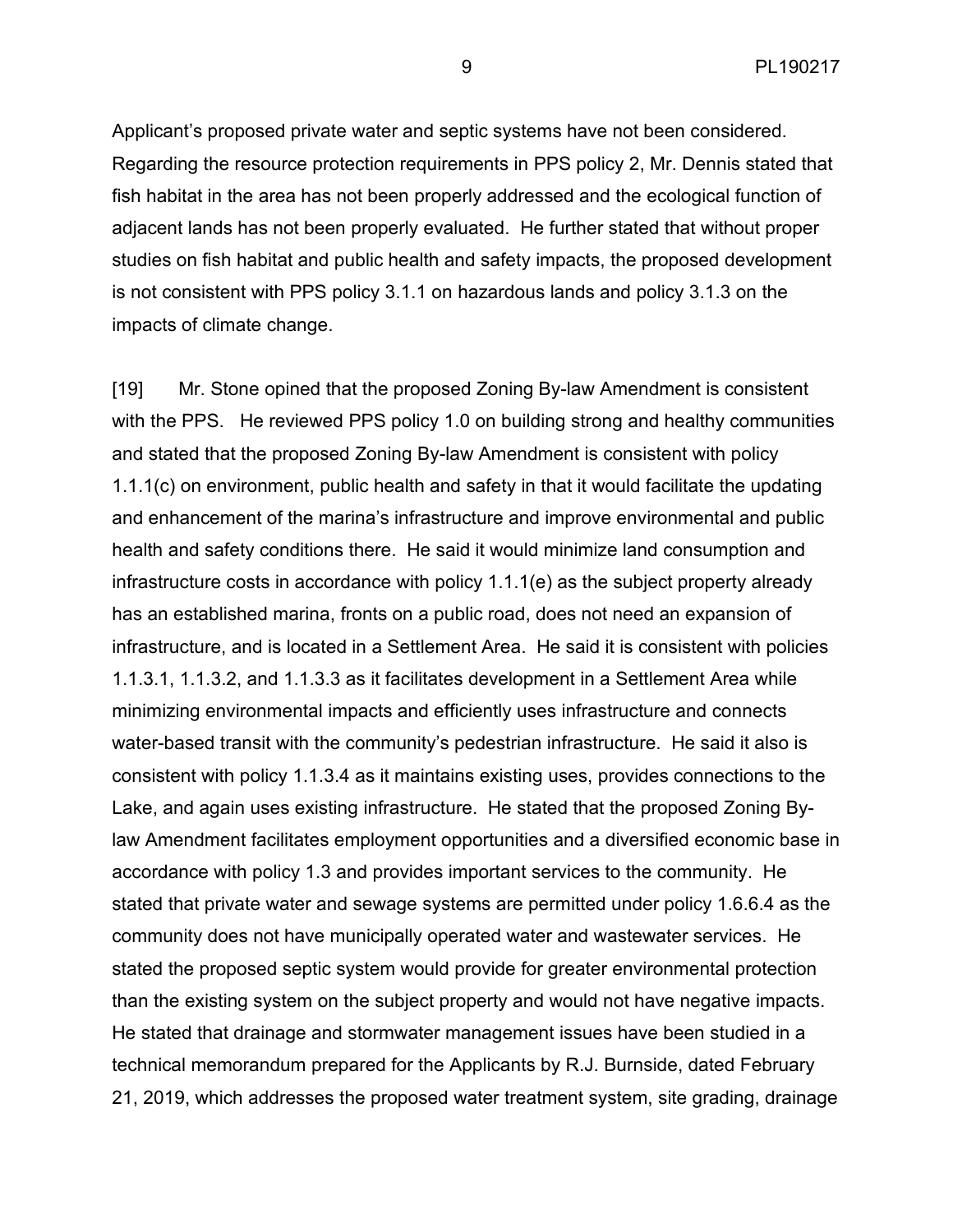and stormwater management, and water intake systems to the satisfaction of the Township.

[20] Regarding the protection of natural heritage under policy 2.1, Mr. Stone stated that the subject property has historically been used as a marina and there are no natural heritage features on it, adjacent to it, or along its shoreline. He stated that the waters in the area have been mapped by the Ministry of Natural Resources and Forestry ("MNRF") and those adjacent to the subject property are not designated as fish habitat. He stated that the proposed development will include enhanced stormwater and wastewater infrastructure to ensure the protection of water quality and quantity and is consistent with policy 2.2.1. He also stated that the subject property is not impacted by natural hazards or subject to flooding and the proposed Zoning By-law Amendment is consistent with PPS policy 3.1.

[21] Mr. Szczerbak stated that he agrees with Mr. Stone's assessment and planning opinion regarding consistency with the PPS.

### **Findings**

[22] The Appellant's evidence and submissions on the PPS focused on consistency with the PPS's policies regarding ground and surface water protection, public health and safety, fish habitat and the ecological function of adjacent lands, and hazardous lands. Regarding water issues, the Township and Applicant provided evidence that ground and surface water quality and quantity will be better protected and improved through the proposed development's enhanced water intake, wastewater, and stormwater management facilities and Mr. Stone stated that this would be done with no negative impacts. These issues are addressed in the technical memorandum prepared for the Applicants by R.J. Burnside, dated February 21, 2019. The Tribunal accepts this evidence and finds that the site conditions on the subject property are suitable for the proposed individual on-site sewage and water services and stormwater management system and, based on Mr. Stone's evidence, that they will not have negative impacts.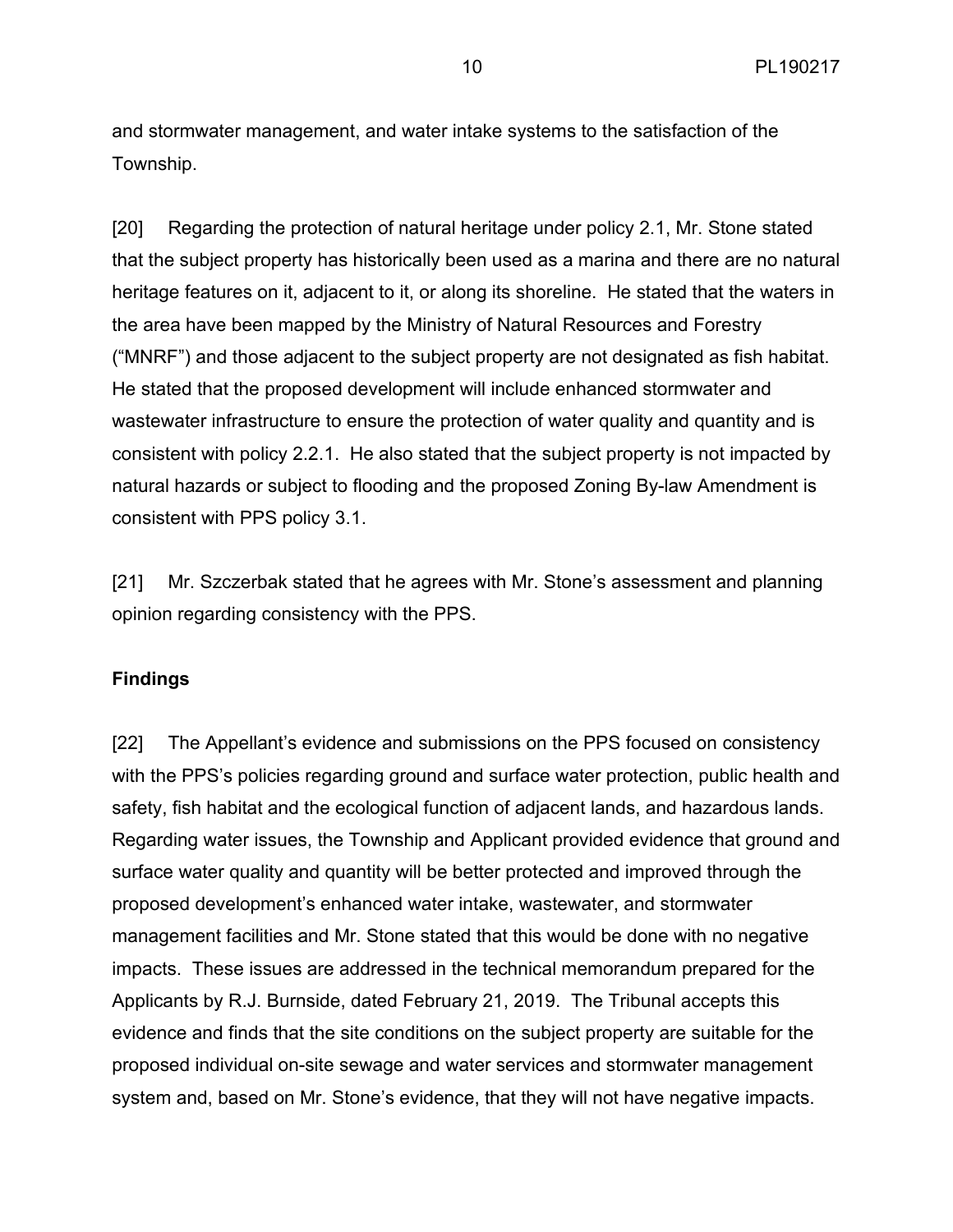11 PL190217

[23] Mr. Stone stated that the proposed Zoning By-law Amendment would facilitate a development that would minimize land consumption, improve public access to the Lake and Village, and not require an expansion of public infrastructure. Based on studies completed by the Township and MNRF, he stated that there are no natural heritage features on the subject property or fish habitat along its shoreline. This is reflected in Schedule C to the Township's Official Plan mapping out fish habitat in the area. It does not identify the waters adjacent to the subject property as such habitat. He opined that the proposed Zoning By-law Amendment would not cause public health and safety issues and that the subject property is not impacted by natural hazards or subject to flooding. In this regard, Mr. Szczerbak stated that the proposed development would be in compliance with flood elevation requirements. Based on the evidence before it, the Tribunal finds that there are no natural heritage features on or adjacent to the subject property and that the proposed Zoning By-law Amendment will facilitate a development that will improve the protection of the environment, address natural hazard and flooding concerns, and, as further discussed below, will not cause public health and safety issues. The Tribunal finds that the proposed Zoning By-law Amendment is consistent with the PPS

### **Issue 2: Whether the proposed Zoning By-law Amendment conforms with the Growth Plan**

### **Evidence and Submissions**

[24] Mr. Dennis opined that the proposed Zoning By-law Amendment does not conform with the Growth Plan. He stated that Growth Plan policy 6.1 emphasizes the importance of the environment as forming the basis for economic prosperity and social well-being. He stated that given the subject property's location on Lake Rosseau and the nature of the proposed development and its private servicing, the Applicant has not provided sufficient evidence that the proposed development is environmentally sustainable and the social and physical character of the area will be preserved. He stated that the concerns of local residents must be addressed.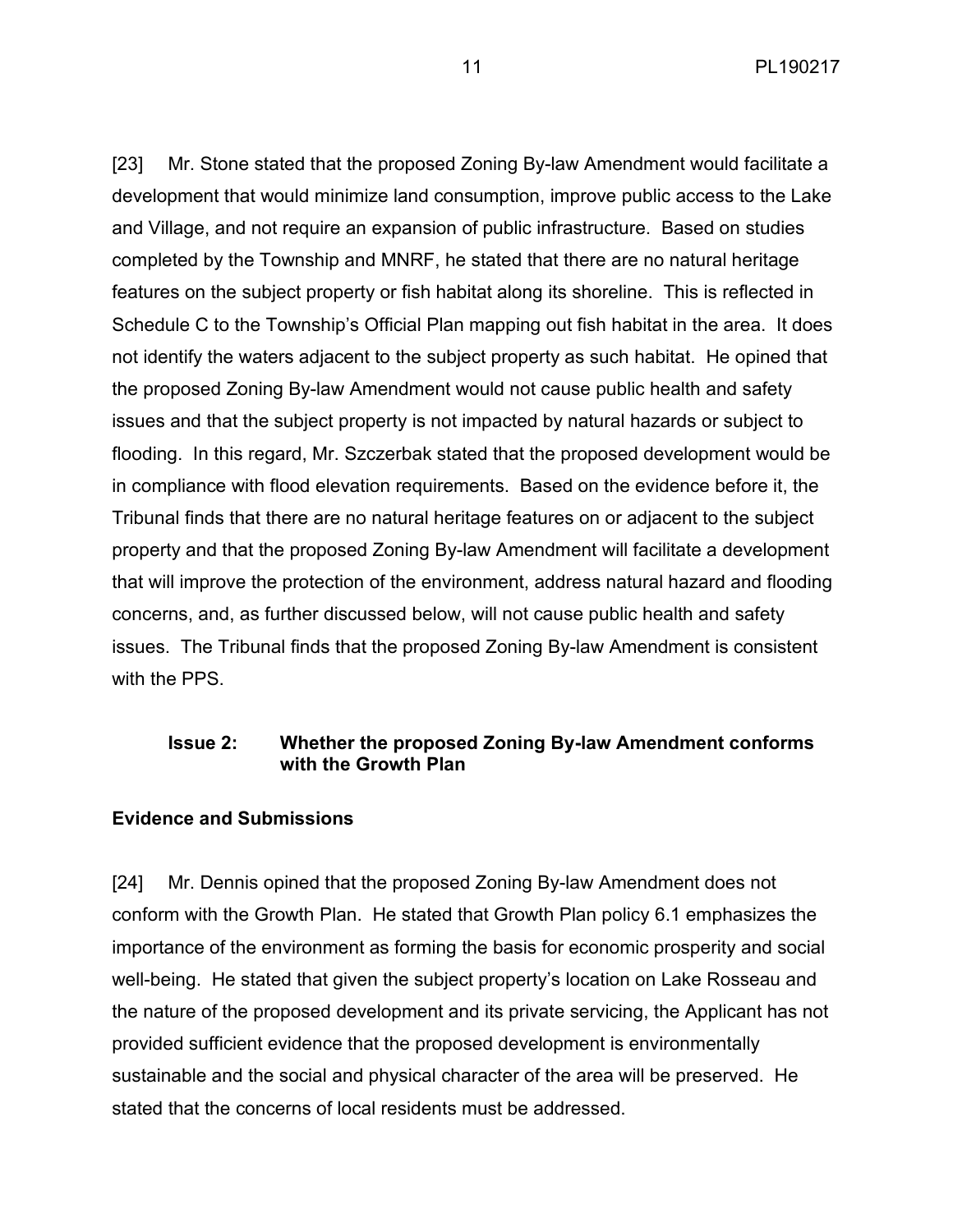[25] Mr. Stone opined that the proposed Zoning By-law Amendment conforms with the Growth Plan. He stated that the Growth Plan emphasizes economic growth and environmental protection, which are both addressed through the Township's Official Plan policies and have been applied in the present case. He opined that the proposed Zoning By-law Amendment will facilitate economic development, tourism, and employment, enhance the character of the Township, and help protect the environment through enhanced septic and wastewater management systems and improved fuel storage facilities further from the shore.

[26] Mr. Szczerbak agreed with Mr. Stone and opined that the proposed Zoning Bylaw Amendment conforms with the general intent of Growth Plan.

# **Findings**

[27] The Appellant argued that insufficient studies have been undertaken and the proposed Zoning By-law Amendment does not conform with the Growth Plan's environmental policies. However, as determined above, the Tribunal finds that there are no natural heritage features on or adjacent to the subject property. The proposed improved septic and wastewater management systems and fuel storage facilities will enhance environmental protection at the subject property. The Tribunal finds that the proposed Zoning By-law Amendment will facilitate a marina development that addresses environmental protection concerns while providing employment and economic stimulus to the local community in conformity with the Growth Plan. The Tribunal finds that community members have been engaged in the process and, as determined below, the proposed Zoning By-law Amendment will facilitate a development that enhances the character of the community and existing development. The Tribunal finds that the proposed Zoning By-law Amendment conforms with the Growth Plan.

# **Issue 3: Whether the proposed Zoning By-law Amendment conforms with the Township's Official Plan**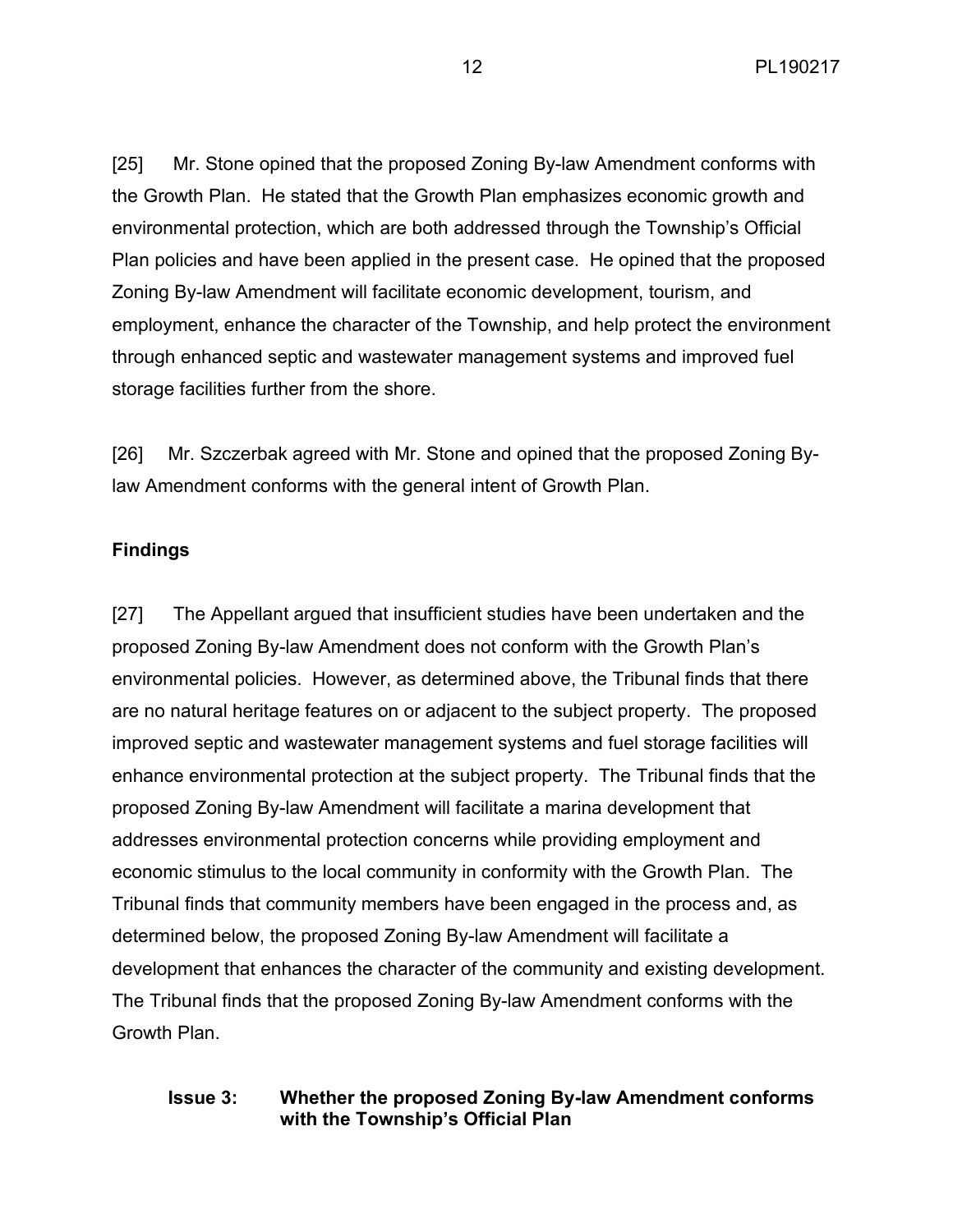#### **Evidence and Submissions**

#### *Appellant's Evidence and Submissions*

[28] Mr. Dennis opined that the proposed Zoning By-law Amendment does not conform with the Township's Official Plan. He stated that the vision of the Township's Official Plan, as set out in policy A.1, establishes an environment-first philosophy prioritizing the environment over economic and social development in land use decision making. He stated that the goals and objectives of the Township's Official Plan, as set out in policy A.2.4.1, include the protection and enhancement of the character of the Township's existing Settlement Areas and he opined that the proposed Zoning By-law Amendment would impact the area's character and may impede the development opportunities of neighbouring property owners. Referring to the objectives of the Township's Official Plan in policy A.2.4.2 on the appropriateness, character, compatibility, and integration of development in Settlement Areas, he opined that the proposed Zoning By-law Amendment would impact the character of the community. He said it would result in development that is not compatible with adjacent buildings and landscape features or with the scale and density of existing development. He stated that the proposed development would be insufficiently buffered and its boat ramp and expanded docks would not be compatible with neighbouring residential uses. He also opined that the design of the proposed buildings would be out of character for the area. Mr. Dennis stated that the environmental protection objectives in the Township's Official Plan policy A.2.7.2(h) have not been properly applied. He also questioned whether the objectives in policy A.2.8.2 on water quality or quantity have been adequately addressed given a lack of studies regarding the impacts of the proposed private servicing.

[29] Mr. Dennis stated that the proposed Zoning By-law Amendment does not satisfy the soil and drainage, water supply, wastewater, and storm drainage, adjacent lands, and flooding and erosion requirements in the Township's Official Plan policy B.1.4. He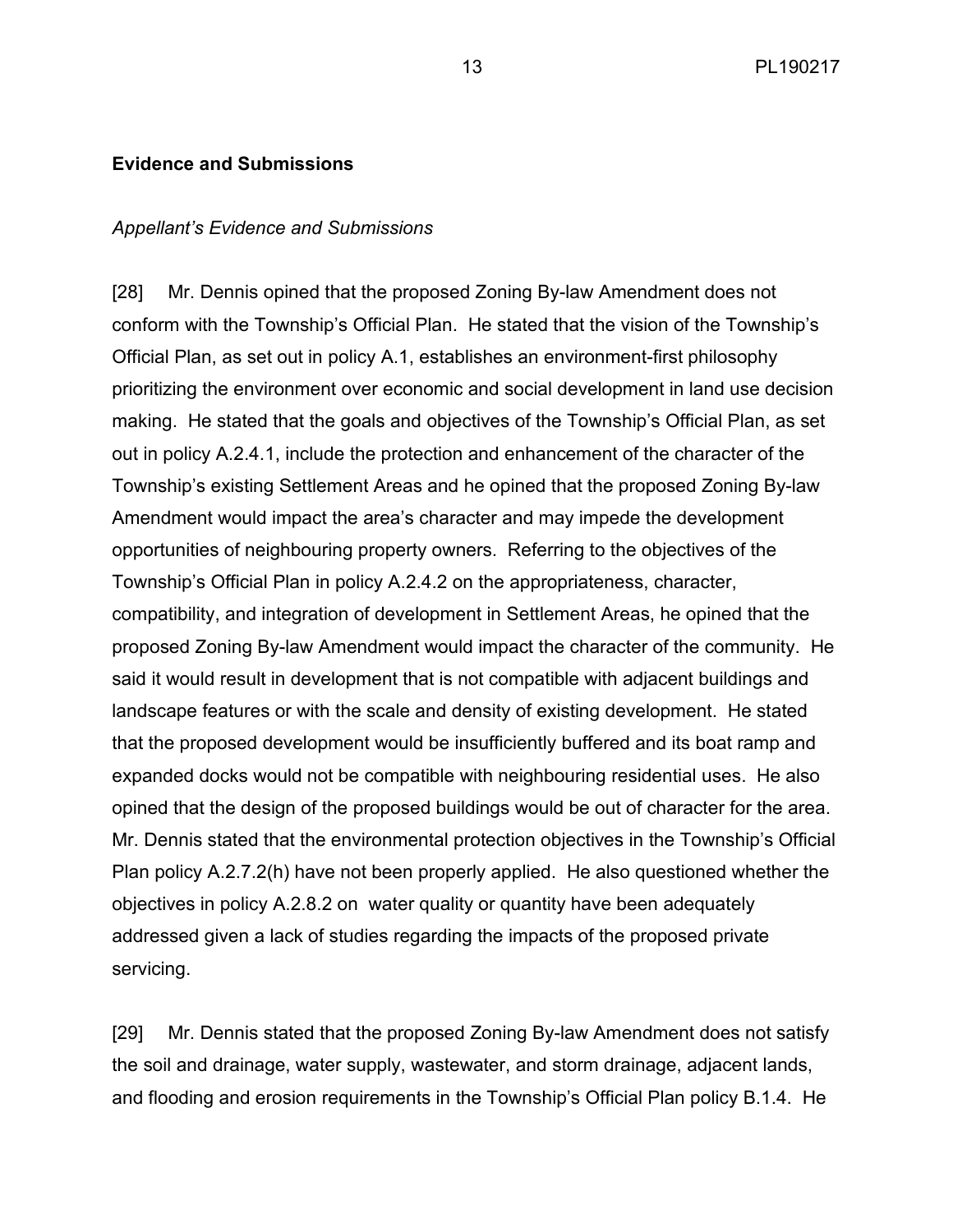reiterated compatibility, buffering, environmental protection, and hazard land concerns and a lack of proper studies. He also stated that the Official Plan's Lake System policies were not addressed under policy B.1.8. Referring to policy C.3, Mr. Dennis stated that the protection of lake quality, the waterfront, the visual and aesthetic qualities of the shoreline, and associated social aspects have not been properly addressed. He stated that there is no evidence that the proposed development will not impact water quality and maintain, improve or restore the water quality of the lake system, or that there are appropriate setbacks from the shoreline and fish habitat. He stated that the proposed development would result in the waterfront of the subject property being built-up, it disregards the Official Plan's environment first philosophy, and it does not ensure that the natural shoreline landscape dominates over human-made features. He also opined that the proposed Zoning By-law Amendment does not provide a sufficient shoreline setback or ensure minimal site alteration to protect vegetation and tree cover as required under policy C.3.1.3.6.

[30] Mr. Dennis further opined that the proposed Zoning By-law Amendment does not conform with the Township's Official Plan policy C.3.1.3.10 on waterfront design. He said it does not integrate and protect the environment, improve built form, maintain the character of the area, achieve high quality building and landscape design, or address the impacts of light and sound on the lake environment. Regarding waterfront building design requirements in policy C.3.1.3.11, he stated that the proposed development does not have appropriate setbacks, buffers, massing, or height and does not blend in or reflect the character of the area. He stated that the proposed dock is too large, the visual impacts of the proposed boathouse will be significant, and the development does not reflect the natural character of the local shoreline. Regarding policy C.3.1.3.13 on waterfront site design, he stated that it requires development to be pleasant, natural and attractive, compatible with adjacent development, and buffered. He said noisy marina activities, outdoor storage, and insufficient landscaping and buffers will cause nuisances impacting neighbouring property owners in contravention of policies C.3.1.3.14 and C.3.1.3.15. Regarding policy B.4.2, he stated that the proposed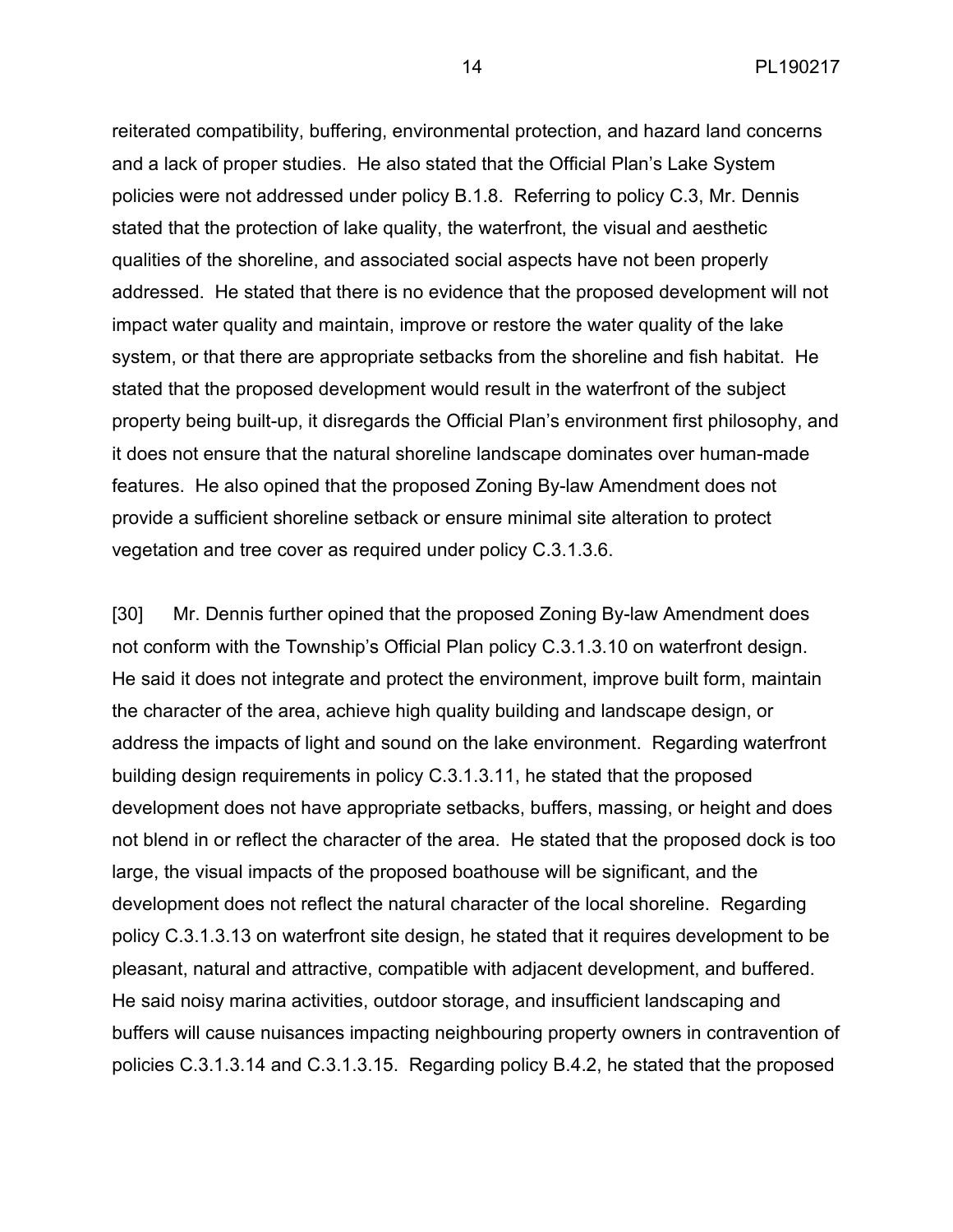development may have insufficient parking, inadequate buffering and landscaping, insufficient setbacks, and may not be compliant with the Township's dark sky policies.

[31] In terms of the Township's Official Plan Settlement Area policies, Mr. Dennis stated that policy C.2.1 aims to maintain the character of Settlement Areas and ensure compatible development. He stated that there is no evidence that these requirements have been met. He said that commercial uses in Settlement Areas under policy C.2.1.3.5 must have adequate parking, waste management facilities, landscaping and buffering, must be compatible and consistent with adjacent developments, and must serve the local retail and service needs of the community. He stated that there is not enough land area on the subject property for adequate parking, the siting of docks is inappropriate, and the proposed expansion will not fit in.

[32] Regarding floodplain and erosion hazards addressed in the Township's Official Plan policy D.1, Mr. Dennis stated that there is no evidence that the proposed development complies with flood elevation requirements or that appropriate studies have been undertaken. He stated that an environmental impact study should be conducted in relation to the proposed renovation to the boathouse under policy D.4. He also said only limited development should be permitted under policy D.8 due to the narrowness of the bay on which the subject property is situated. In this regard, he said a site evaluation report should be prepared. He said policy E.6 requires the preparation of a stormwater management report addressing best management practices and fish habitat, which he stated has not been properly done.

#### *Township's Evidence and Submissions*

[33] Mr. Stone opined that the proposed Zoning By-law Amendment conforms with the Township's Official Plan. He stated that the proposed development applies the Official Plan's environment-first philosophy through the installation of an enhanced septic system and improved fuel storage facilities and he said the subject property does not contain and is not adjacent to any natural heritage features or fish habitat. In conformity with policy A.2.4.1, he stated that the proposed Zoning By-law Amendment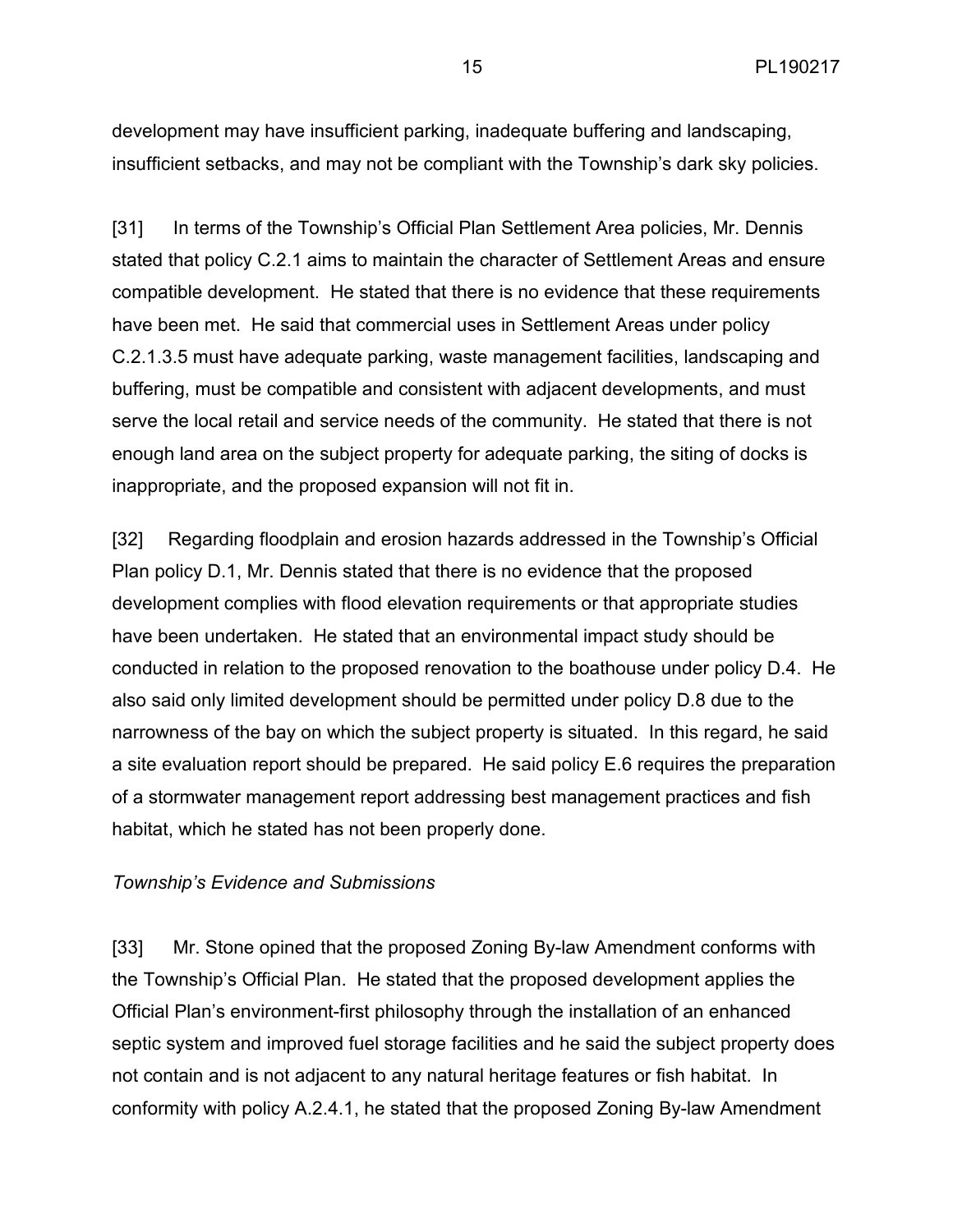enhances the character and attractiveness of the community by facilitating the development of updated facilities and continues marina uses on the subject property, which has been an important service and amenity in the community for decades. He said all the lands that abut the subject property are owned by the Township. He said that next to the subject property is a park and public docks which are compatible land uses. He stated that nearby residential uses, including the Appellant's, are located on higher ground above the subject property on the other side of the Township's lands and do not abut the subject property. He stated that the continued use of the subject property as a marina serves an important function for the community and maintains the character and stability of the area in conformity with policy A.2.4.2. He said it is the only marina in the community of Rosseau. He stated that, prior to being a marina, the subject property was the location of a hotel and wharf used by steamships servicing communities around the Lake. He stated that the proposed Zoning By-law Amendment facilitates economic development and preserves the environment and the character of the community, in conformity with policy A.2.7.1.

[34] Mr. Stone opined that the Township's Official Plan policy B.1.4 is intended to only apply to new residential development and policies B.1.8 and C.3 addressing the lake system apply only to lands designated Shoreline Area, which the subject property is not. He stated that if these policies were to apply, they would be satisfied. He stated that shoreline vegetation and waterfront design will be enhanced through landscaping in conformity with policies C.3.1.3.6, C.3.1.3.10, C.3.1.3.12, and C.3.1.3.16, and the proposed buildings will complement and incorporate the character and scale of existing development in conformity with policies C.3.1.3.11 and C.3.1.3.13. He stated that wastewater and fuel storage facilities will be located further away and screened from the Lake in conformity with policy C.3.1.3.15.

[35] Mr. Stone stated that the proposed Zoning By-law Amendment would facilitate the construction of updated buildings providing high quality built form that is sensitive to the Township's heritage and character and include measures for personal safety and access, including boardwalks, in conformity with policies B.4.1 and B.4.2. He said the design and massing of the proposed buildings are similar to those that are presently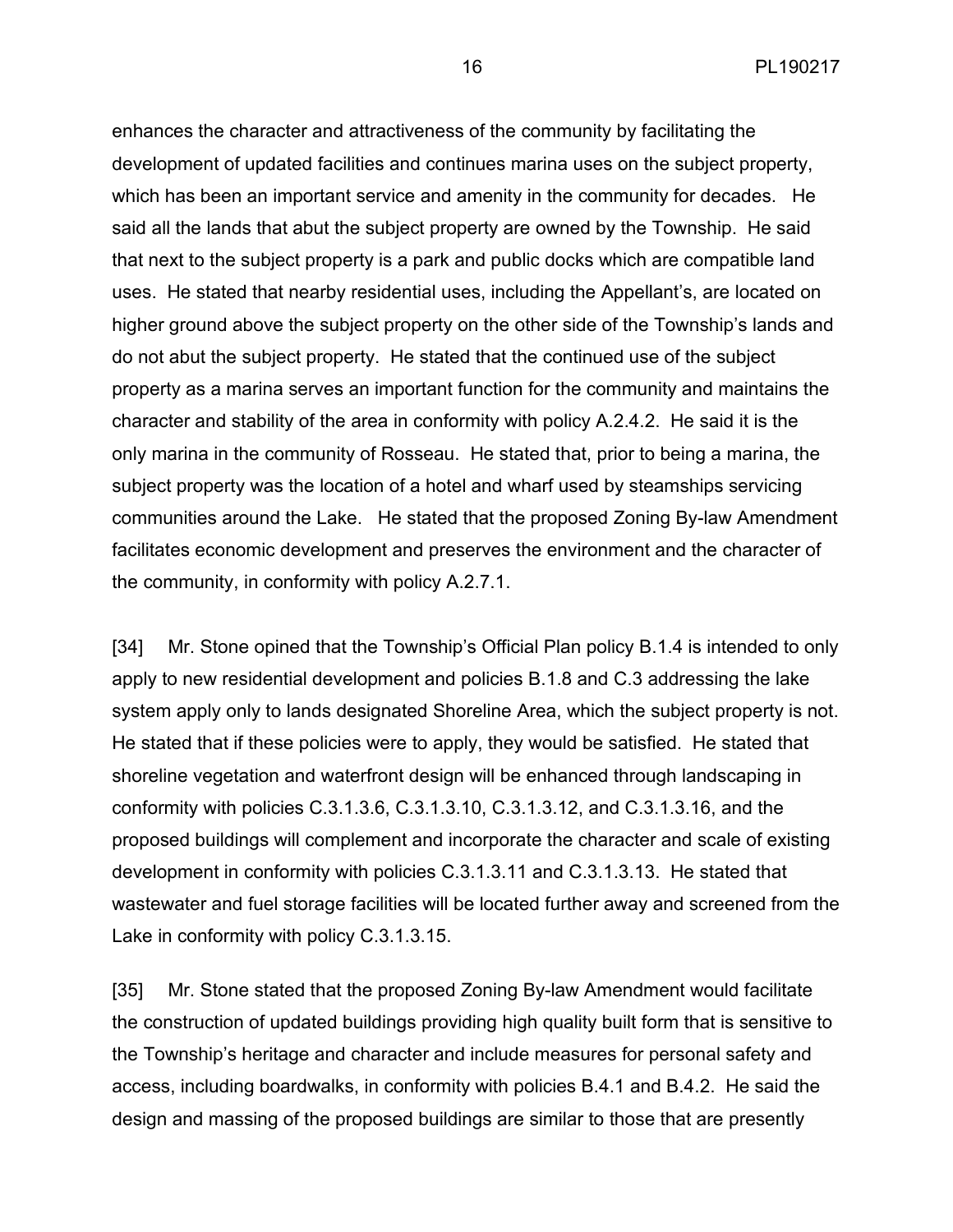there. He stated that the proposed Zoning By-law Amendment conforms with policies B.15 and D.4, D.4.8 and D.8 and an environmental impact study is not required as: there are no natural heritage features in the vicinity of the subject property; it involves the replacement of an existing boathouse; and the subject property is not located in a narrow bay of 150 m or less. Regarding the narrowness of the bay on which the subject property is located, Mr. Stone produced mapping demonstrating that the bay is 220 m wide and stated that a site evaluation report under policy D.8 is not required.

[36] Mr. Stone stated that marinas are permitted as commercial uses in Settlement Areas under policy C.2.1.2. Regarding the criteria for commercial uses under policy C.2.1.3.5(a), he stated that the proposed development has been reviewed by the Ministry of Transportation and will not cause traffic hazards or congestion, will be accessible by pedestrians through the proposed boardwalks, will adequately provide for parking, will have enhanced waste management facilities, will be subject to landscaping and buffering requirements through site plan control, will be compatible with adjacent public lands, and will serve the needs of the community.

[37] Mr. Stone stated that the MNRF has set regulatory flood elevations for Lake Rosseau below which development should not proceed under policy D.1. He stated that the proposed buildings are in keeping with these requirements. He noted that these requirements do not apply to boathouses, docks or existing buildings. He stated that policy E.6 on stormwater management only applies to major developments, which the proposed development is not, and no stormwater management report is required. However, he stated that drainage and stormwater management issues have been addressed in the technical memorandum prepared for the Applicants by R.J. Burnside, dated February 21, 2019, which addresses many of these issues, including the water treatment system, site grading, drainage and stormwater management, and water intake.

### *Applicant's Evidence and Submissions*

[38] Mr. Szczerbak stated that he agrees with Mr. Stone and opined that the proposed Zoning By-law Amendment conforms with the Township's Official Plan.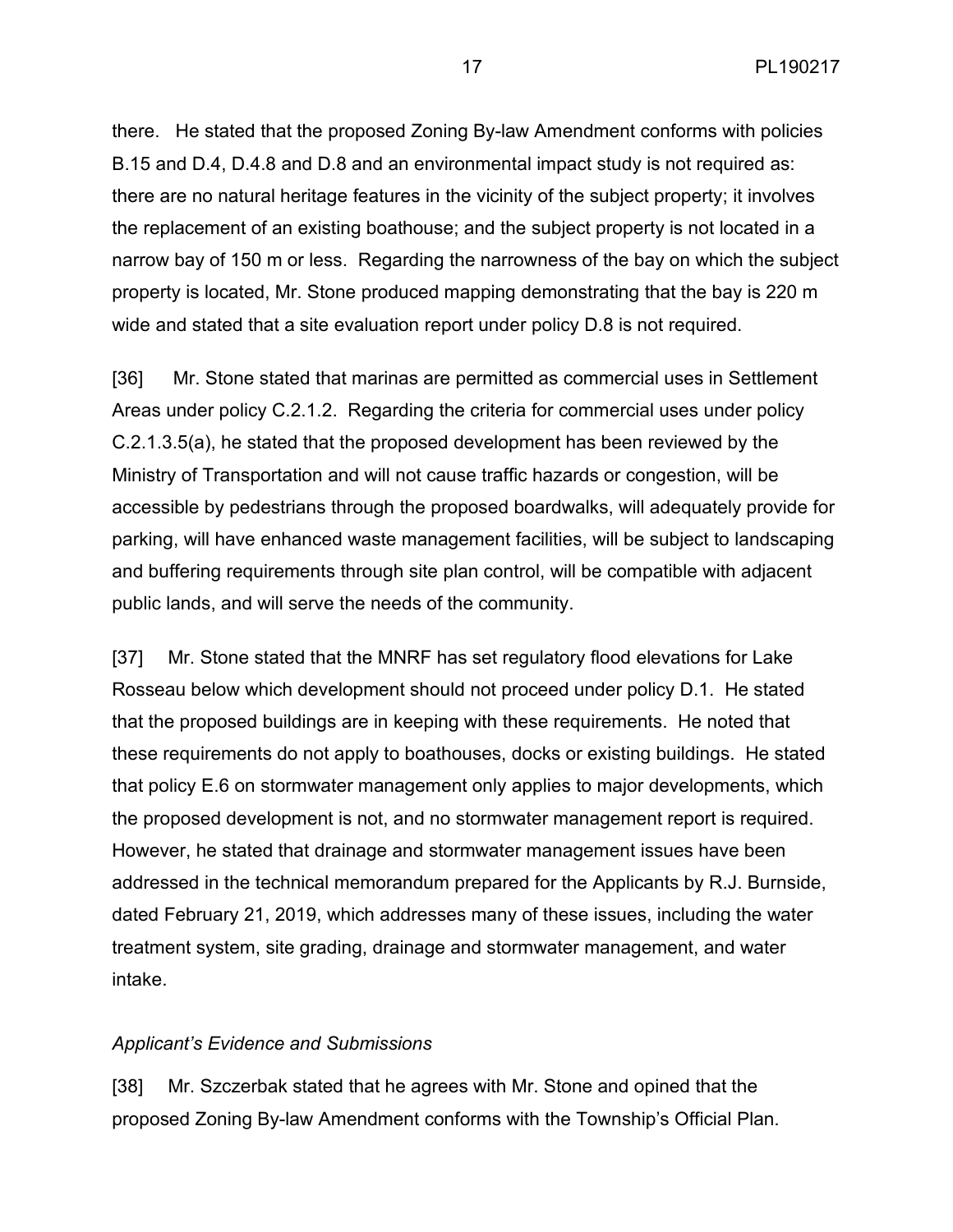### **Findings**

[39] The objectives of the Township's Official Plan emphasize the prioritization of environmental protection over economic and social development considerations in land use planning decisions and emphasize the enhancement of the character of Settlement Areas. Based on the evidence before it, the Tribunal finds that the proposed Zoning Bylaw Amendment achieves these ends. It will facilitate the refurbishment and improvement of the buildings, boathouse, and docks and improve the wastewater, stormwater management, and fuel storage facilities on the subject property. Located beside the public docks and below the main area of the community, the Tribunal finds that the built form, massing and character of the proposed development are in keeping with the character of the area. The subject property abuts public lands. Given its location, down and away from residential uses and close to the public docks, the Tribunal finds that the marina is appropriately situated and compatible with existing surrounding development. Moreover, given that the marina, and before that a hotel and wharf, have existed on the subject property for decades, it forms part of the fabric and character of the community. The Tribunal finds that updated facilities will complement and improve the marina's contribution to the community and will enhance its character and the character of existing development. The Tribunal finds that the proposed Zoning By-law Amendment will facilitate a development that will continue and improve upon an important community function providing access to water-oriented transit on the Lake and providing valuable services and amenities to the local community. The Appellant argued that the proposed Zoning By-law Amendment may impede the development opportunities of neighbouring property owners; however, he provided no compelling evidence on this. The proposed Zoning By-law Amendment does not restrict neighbours' access to their lands and there is no compelling evidence that it will cause impacts on neighbouring privately owned lands. The Tribunal finds that changes to setbacks and the height, width and length of buildings under the proposed Zoning Bylaw Amendment will not have significant visual or other impacts on neighbours requiring significant buffering and landscaping on the subject property. The Tribunal notes that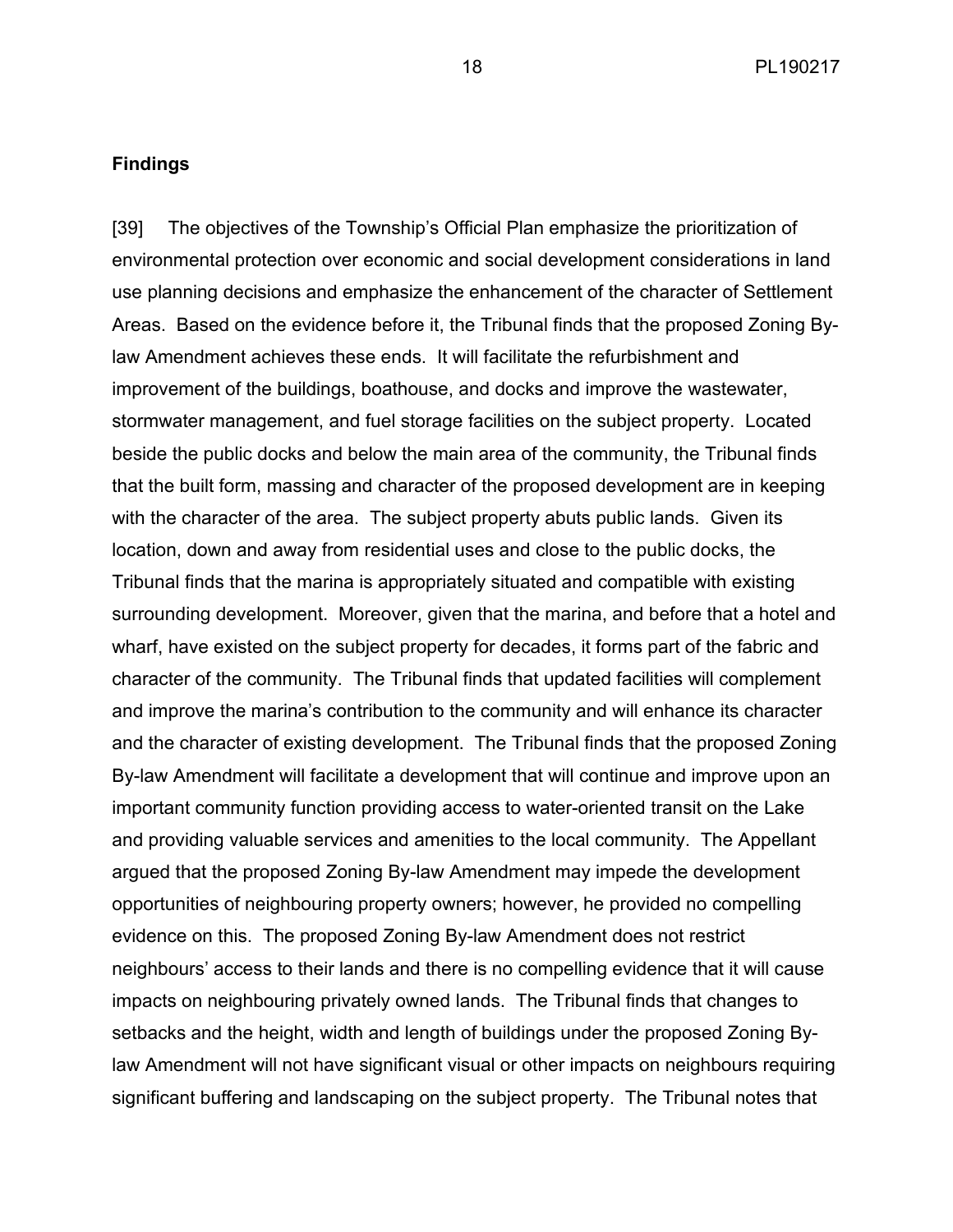there are no plans for the significant removal of vegetation or trees and that the subject property is subject to site plan control.

[40] By updating and refurbishing the existing boathouse and buildings on the subject property, the Tribunal finds that the proposed Zoning By-law Amendment will facilitate a development that improves built form, maintains the character of the area, achieves high quality building design, and is in keeping with the general natural and historic setting of the area. The Tribunal notes that the location of the subject property below the main area of the community, beside the public docks, and abutting publicly owned lands provides for a proper site for the proposed development with appropriate setbacks, buffers and character. The Tribunal notes again that marina uses have been on the subject property for decades and it notes that marina, restaurant, and retail uses are permitted uses on the subject property. Based on the evidence of the Township and the Applicant, including photographic evidence of the subject property and neighbouring lands, the Tribunal finds that the visual impacts of the proposed boathouse and buildings will not be significant and that the proposed development reflects the natural character of the shoreline and area. As further discussed below, the Tribunal also finds that the proposed Zoning By-law Amendment will facilitate a development with sufficient parking and buffering and that any undue noise impacts will be subject to enforcement under the Township's Noise By-law.

[41] Based on the evidence before it, the Tribunal finds that the proposed Zoning Bylaw Amendment satisfactorily addresses soil and drainage, water supply, wastewater, traffic, road access, impact on adjacent lands, flooding and erosion, natural heritage, and other matters set out in the Township's Official Plan policy B.1.4. Although it is questionable based on the language in policy C.3 whether they apply in the Settlement Area designation, the Tribunal finds that the Official Plan's lake system policies regarding the protection of lake quality, the waterfront, the visual and aesthetic qualities of the shoreline, and social aspects have been satisfactorily addressed. Based on Mr. Stone's evidence, shoreline vegetation and waterfront design on the subject property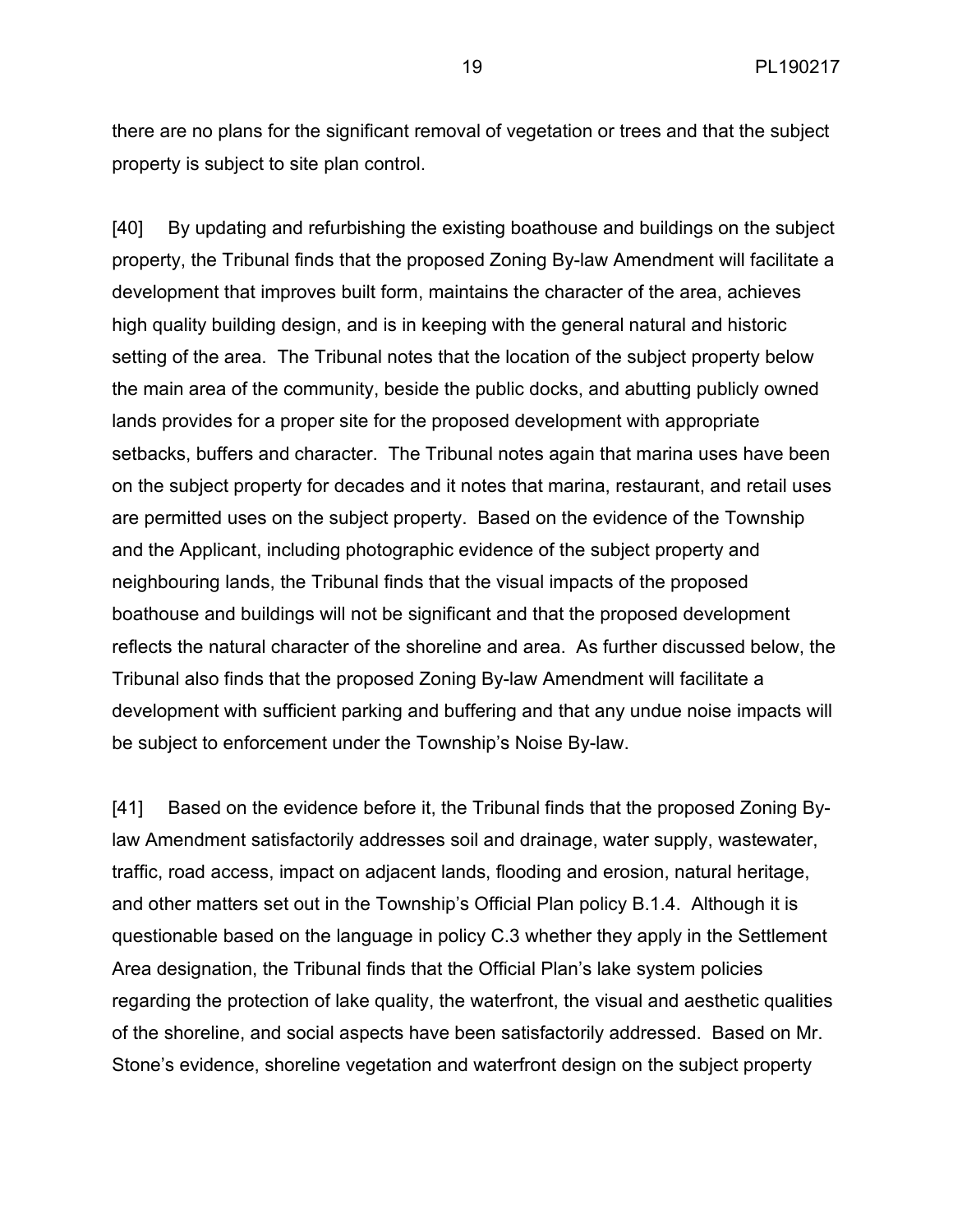will be enhanced and the proposed buildings will be in keeping with the character and scale of existing surrounding development.

[42] The Township's Official Plan policy D.4 addresses natural heritage features. These are identified in the Official Plan's Schedule C. Development on lands identified as having natural heritage features or adjacent to such features is only permitted if a satisfactory environmental impact study is prepared. Schedule C does not identify the subject property or lands adjacent to it as having natural heritage features and the evidence before the Tribunal is that these features do not exist on the subject property or adjacent to it. The Tribunal, therefore, finds that no environmental impact study is required under policy D.4.

[43] The Township's Official Plan policy D.4.8 addresses the protection of fish habitat. It states:

D.4.8 Fish habitat should be protected from incompatible development.

Development of boathouses shall require the preparation of an [environmental impact study ("EIS")] to identify appropriate locations for development. The EIS shall identify mitigation strategies to limit impacts on fish habitat. Replacement of existing structures shall not require the preparation of an EIS.

In the present case, the Applicant seeks to replace the existing boathouse structure, thus, under this policy no environmental impact study is required. There are no natural heritage features or fish habitat on or adjacent to the subject property and the proposed wastewater and fuel storage facilities will improve environmental protection on the subject property. The Tribunal finds that no further studies are required under policy D.4.8.

[44] The Township's Official Plan policy D.1 addresses floodplain and erosion hazards and requires that development complies with flood elevation requirements. Based on Mr. Szczerbak's uncontradicted evidence, the Tribunal finds that the proposed Zoning By-law Amendment will facilitate a development that satisfies these flood elevation requirements.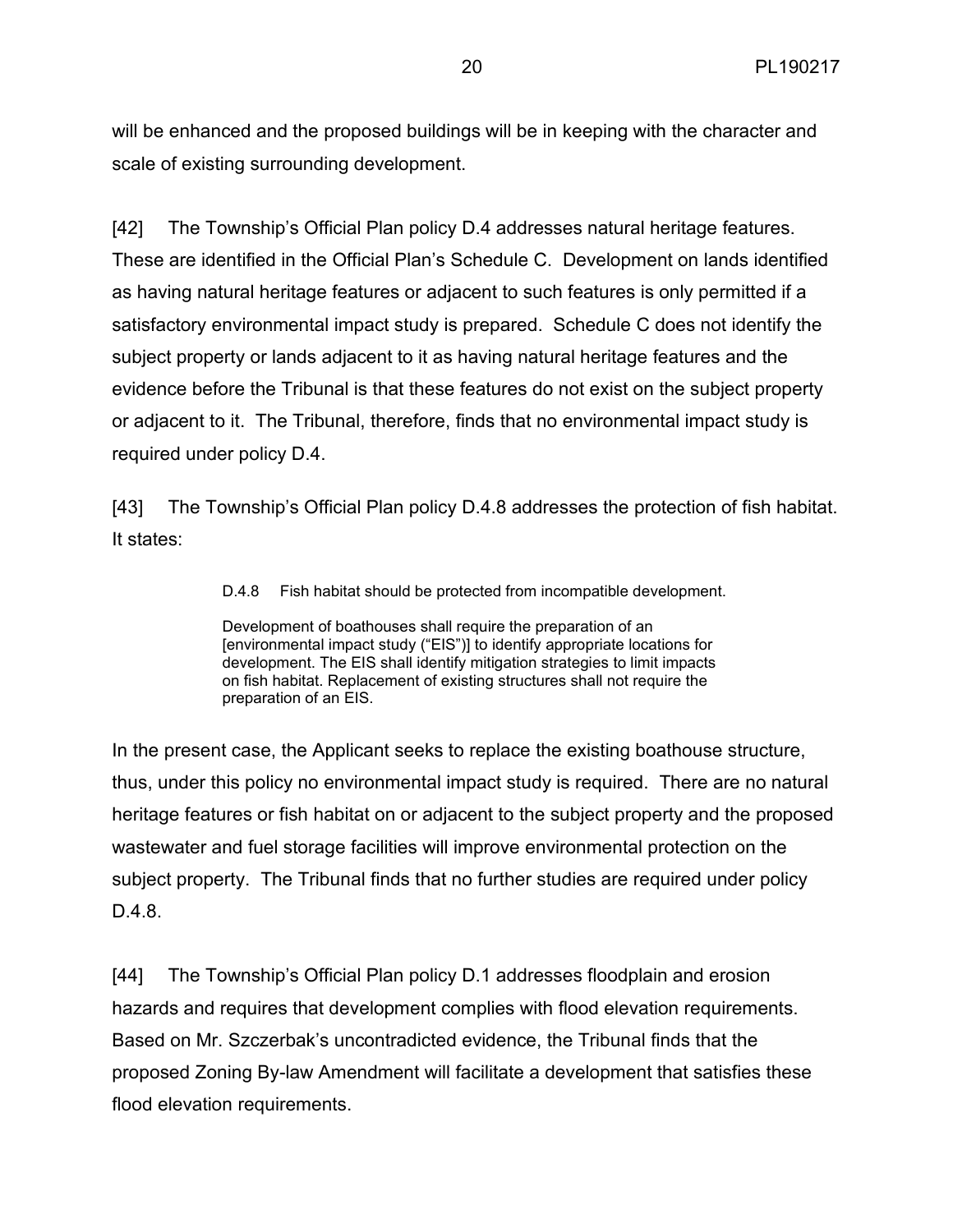### [45] Policy D.8 restricts new development in narrow bays. It states:

D.8 Narrow waterbodies are identified as areas on a river where the distance from shoreline to shoreline is less than 50 metres, or areas on lakes where the distance from shoreline to shoreline is 150 metres.

These areas have been identified as development may have an impact on the character of the shoreline or water based navigation. Narrow waterbodies are generally identified on Schedule "C" to the Official Plan.

Despite being marked as such in the Township's Official Plan Schedule C, the Township's evidence demonstrates that the bay is greater than 150 m wide and that the development restrictions in policy D.8 do not apply.

[46] Township Official Plan policy E.6 requires the preparation of a stormwater management report where a major commercial development is proposed. It states:

> E.6 All major commercial, industrial, institutional and residential development (three or more lots) proposals shall be supported by a Stormwater Management (SWM) report. The content and scope of the SWM report shall be determined through pre-consultation with the Township when the development is proposed.

In the present case, the evidence before the Tribunal is that the proposed development is not a major commercial development proposal. In any event, there has been consultations with the Township, and the Township has indicated that the technical memorandum prepared for the Applicants by R.J. Burnside, dated February 21, 2019, is sufficient.

[47] Township Official Plan policy F.4 allows the reconstruction of legally noncomplying structures subject to specific requirements. Policy F.4 states:

> F.4 A non-complying building, structure or lot does not comply with the regulations and performance standards of the Implementing Zoning Bylaw.

A non-complying building or structure may be enlarged, repaired or renovated provided that the enlargement, repair or renovation:

a) does not further increase a situation of non-compliance;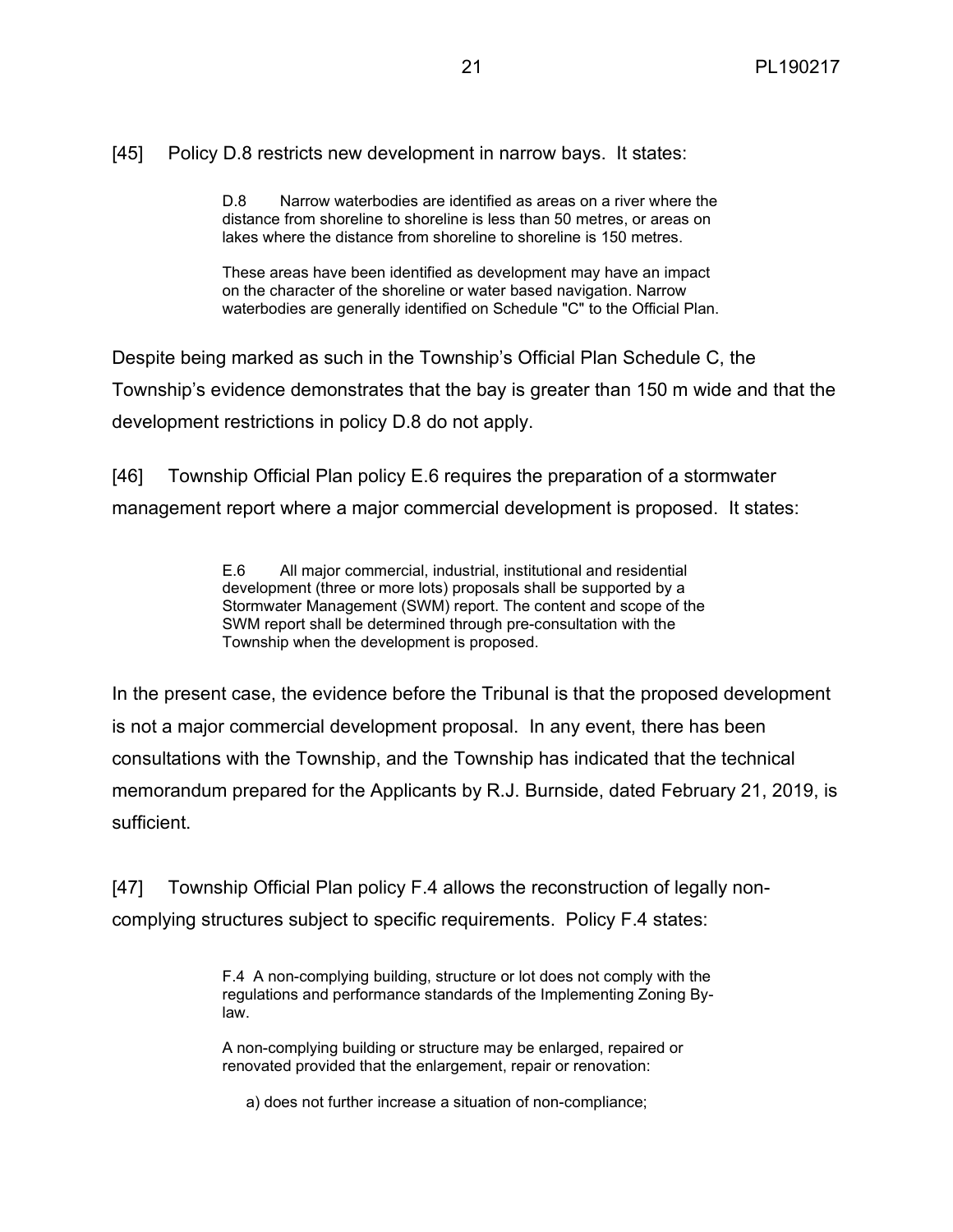b) complies with all other applicable provisions of this Plan and the Implementing Zoning By-law;

c) does not increase the amount of floor area in a required yard or setback area; and,

d) will not pose a threat to public health or safety.

[…]

A non-complying lot in existence prior to the effective date of the Implementing Zoning By-law that does not meet the lot area and/or lot frontage requirements contained within the Implementing Zoning By-law, may be used and buildings thereon may be erected, enlarged, repaired or renovated provided the use conforms with the applicable policies of this Plan and the Implementing Zoning By-law, and the buildings or structures comply with all of the other provisions of the Implementing Zoning By-law.

[…]

[48] Township Official Plan policy F.4 permits enlargements of legal non-complying structures provided that the enlargement (a) does not further increase the noncompliance with the Zoning By-law, (b) complies with all other applicable provisions of the Official Plan and the Zoning By-law, (c) does not increase the amount of floor area in a required yard or setback area, and (d) will not pose a threat to public health or safety. In the present case, these requirements are satisfied through the proposed Zoning By-law Amendment. With the proposed amendment to the Zoning By-law in place, the proposed enlargements would not increase non-compliance or increase floor area in a required yard or setback area. The proposed Zoning By-law Amendment would regularize existing non-compliant structures by making them and the proposed additional structures compliant and outside the required yard and setback areas. Also, based on the Tribunal's findings above, the proposed enlargements comply with all other applicable provisions of the Official Plan and the Zoning By-law and they will not pose a threat to public safety.

[49] Given these findings, the Tribunal finds that the proposed Zoning By-law Amendment conforms with the Township's Official Plan.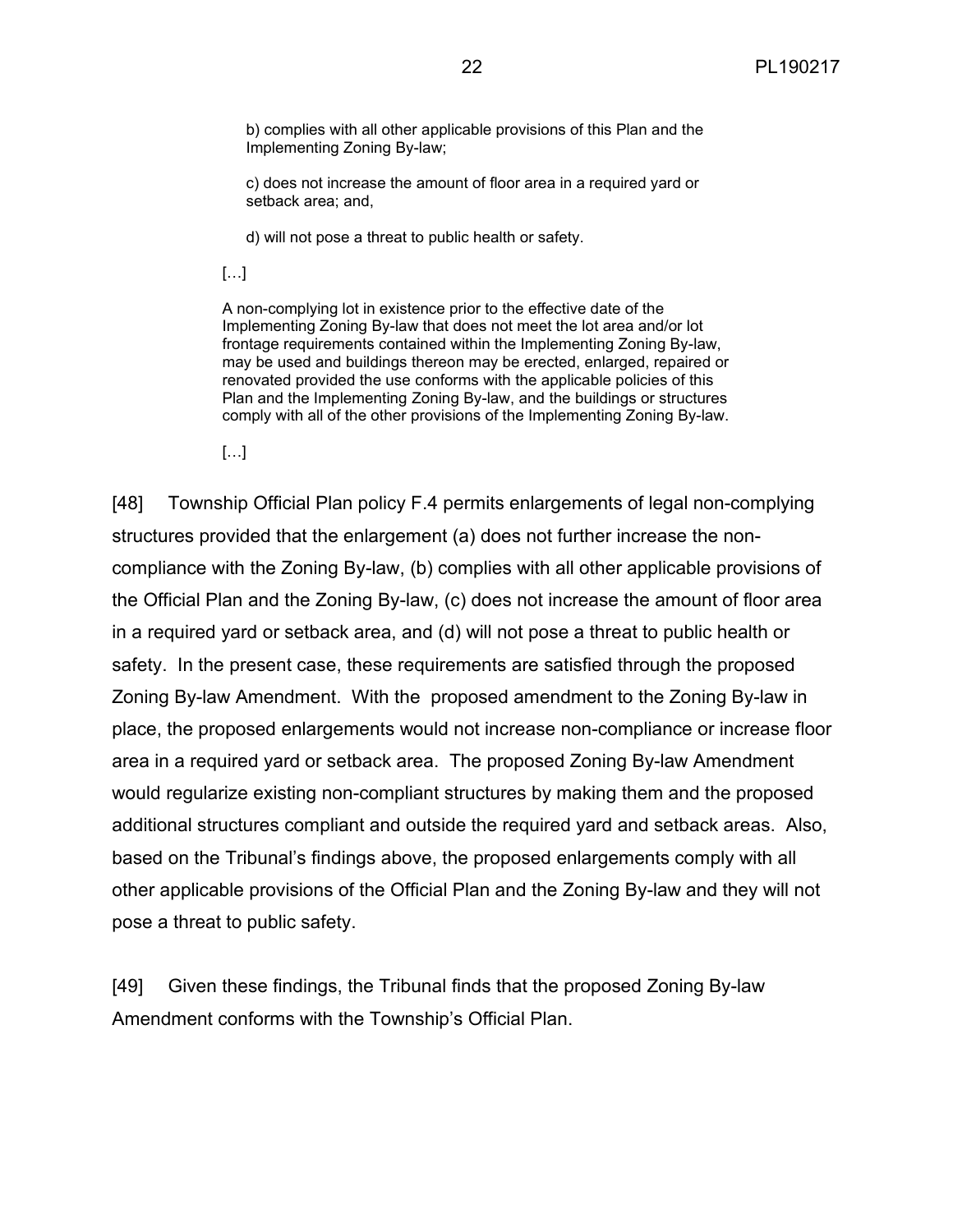# **Issue 4: Whether the proposed Zoning By-law Amendment results in overbuilding on the subject property**

#### **Evidence and Submissions**

[50] Mr. Dennis opined that although the subject property is an existing lot of record with pre-existing non-complying structures, it is an undersized lot and the proposed Zoning By-law Amendment facilitating the expansion of the marina is not appropriate or suitable on the subject property. He stated that the shoreline setbacks should be 20 m, not the existing 2.6 m. He raised concerns regarding lot coverage, the size of the proposed docks, landscaping coverage, and outdoor storage. He stated that more information is needed in these regards. He opined that the proposed development is too intensive. He stated that the proposed increases in height, width and length of the boathouse would be excessive resulting in inappropriate massing and visual and other nuisance impacts on neighbours. He stated that, with the proposed boardwalk included, the proposed built form and lot coverage on the subject property would also be excessive. He also stated that with proper setbacks, there is not enough space on the subject property for the required parking and septic system.

[51] Mr. Stone and Mr. Szczerbak stated that the proposed development would not exceed the permitted 35% lot coverage under the Zoning By-law. Mr. Szczerbak stated that the subject property is an existing lot on which existing, non-complying structures are permitted and are allowed to be expanded. He stated that the Zoning By-law's lot coverage provisions ensure that lots will not be overbuilt. He stated that boardwalks and docks are not included in lot coverage calculations, the existing marina is a complimentary fit, and the subject property would not be overbuilt.

#### **Findings**

[52] The Zoning By-law permits lot coverage of up to 35%. The proposed Zoning Bylaw Amendment does not seek to alter this standard for the subject property. The subject property is located in a Settlement Area, which, under the Township's Official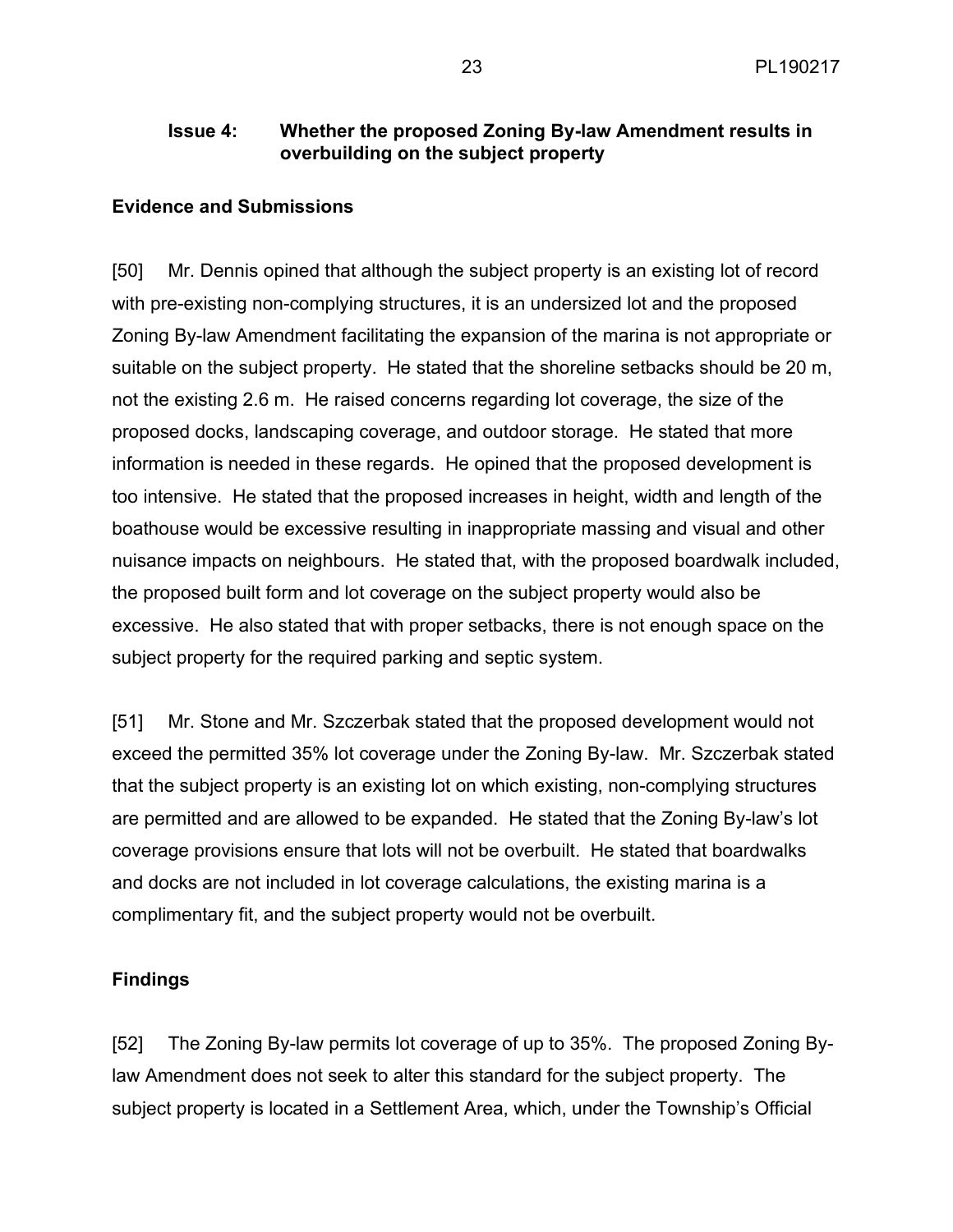Plan policy, is to be the focal location for the development in the area. The proposed development seeks modest changes from what currently exists in terms of setbacks from lands owned by the Township. The shoreline setbacks, although considerably less than what is required under the Zoning By-law, are no different from what exists today for the existing structures. Given the location of the boathouse and proposed buildings below the main area of the community and adjacent to the public docks, the Tribunal finds that the proposed location and increased size and height of these buildings will not have significant visual impacts on neighbouring property owners and it finds that they will fit in with the surroundings. The Tribunal finds that the proposed boardwalk expansion will facilitate public access to the Lake and public lands and represents good planning. The Tribunal finds that the proposed Zoning By-law Amendment will not result in bad planning or the overdevelopment of the subject property.

### **Issue 5: Whether the proposed Zoning By-law Amendment results in a development that would be compatible and safe with respect to neighbouring properties**

### **Evidence and Submissions**

[53] Mr. Dennis opined that the proposed Zoning By-law Amendment would result in a development that is neither compatible with nor safe in relation to neighbouring properties. He stated that the proposed reduced side yard setbacks and boat ramp location would result in boat navigation, safety, and noise issues affecting neighbouring properties and would impact the use and enjoyment of the Appellant's property and lake use. He also stated that the proposed boardwalk could result in the public walking in front of or on to the Appellant's property. He opined that the proposed Zoning By-law Amendment facilitates a development that is neither safe nor compatible with neighbouring properties.

[54] Mr. Stone stated that the subject property abuts public lands, which separate it from residential uses with the nearest residential dwelling located 28 m away. He stated that the proposed development would comply with the Ministry of Environment,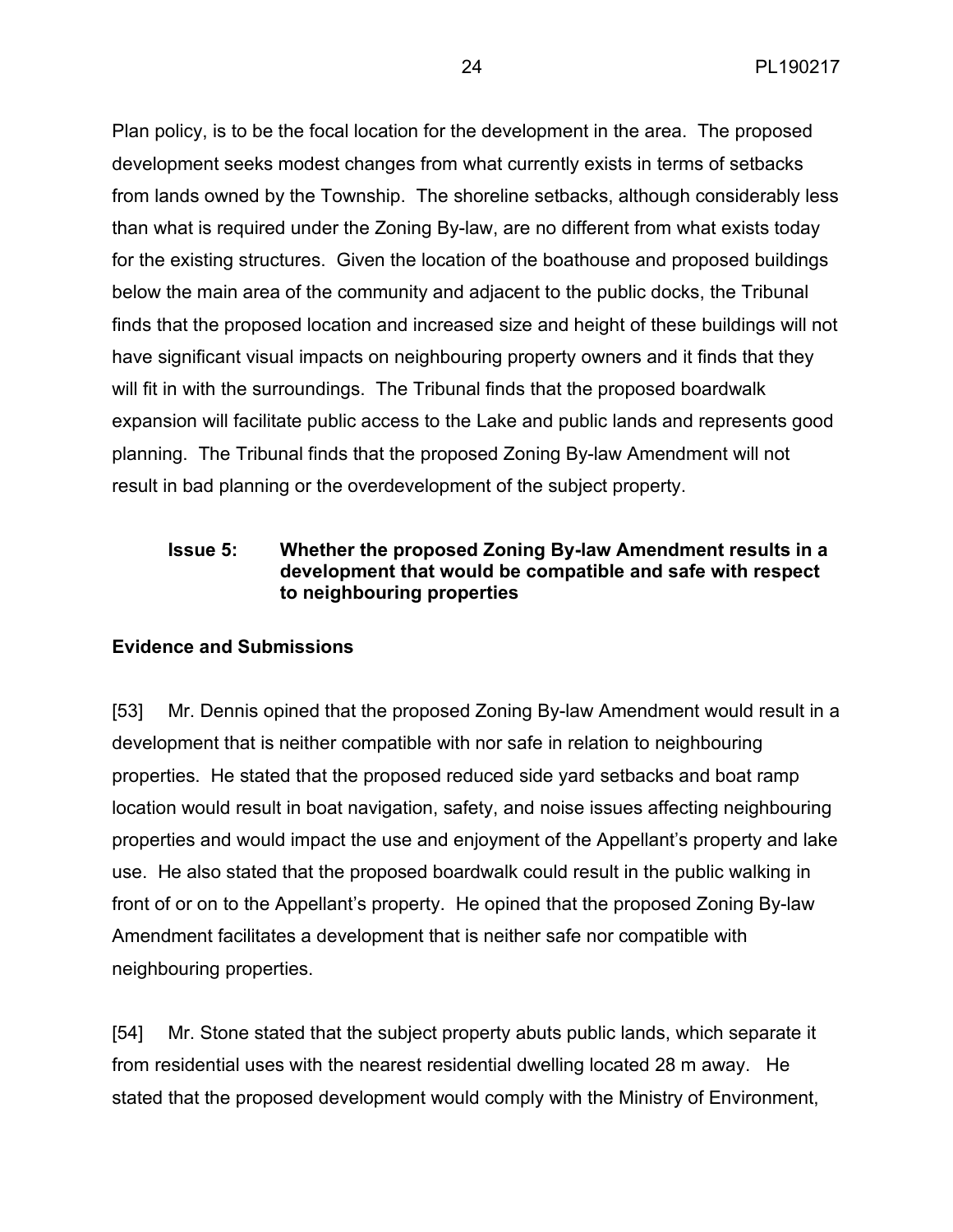Conservation and Parks Environmental Noise Guidelines and would be subject to the Township's Noise By-law No. 2010-05.

[55] Mr. Szczerbak reiterated that the abutting landowner is the Township and it has not raised concerns regarding the proposed setbacks. He stated that the current use of the subject property is as a marina and there will be no change in how boats enter or exit the facility. He stated that the proposed setbacks from the boathouse decrease as one moves out into the water and that the setbacks for the proposed development along the shoreline comply with the Zoning By-law's standards. He stated that the proposed addition to the boardwalk facilitates the movement of people from the adjacent public park and dock to the other public lands abutting the subject property. Mr. Szczerbak stated that the proposed use of the subject property is permitted and has been used in this manner for decades. He said the character of the community includes this established and long-standing marina use. He stated that neighbouring residential properties will be buffered from the proposed development by the abutting public lands. He also stated that the proposed dock would not create additional boat traffic and would be located 30-40 m from the dock on the Appellant's water lot. He said boat traffic would not be directed towards the Appellant's property and the dock would not inappropriately interfere with the side lot line of the Appellant's water lot. He said that the proposed development would not have industrial uses and that the subject property is correctly zoned Marina Commercial. He also reiterated that the proposed development will be subject to site plan control, which will require vegetation protection, replanting, buffering and site amenities.

#### **Findings**

[56] Based on the evidence before it, the Tribunal finds that the proposed Zoning Bylaw Amendment will facilitate a development with similar uses to what has existed on the subject property for decades. As determined above, the Tribunal finds that the proposed reduced side yard setbacks from abutting publicly owned lands will not cause adverse impacts and the marina uses at the subject property and the services that they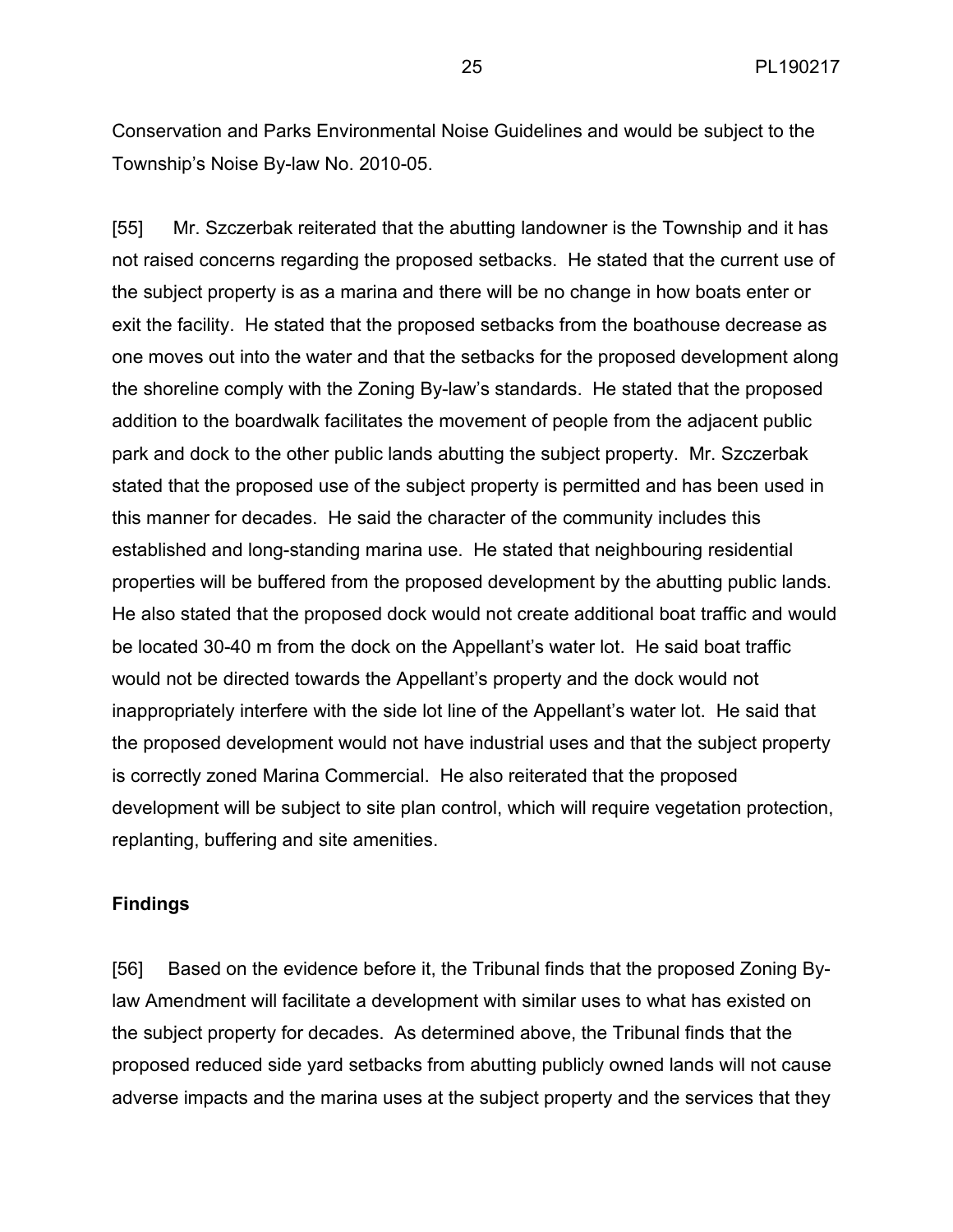provide are important parts of the community. As determined above, the subject property is surrounded by publicly owned lands and is located near the Lake below the main part of the community and residential uses. It is next to a local park and public docks. The Tribunal finds that the proposed Zoning By-law Amendment will facilitate development that is compatible with the surrounding area. Mr. Stone and Mr. Szczerbak stated that the proposed Zoning By-law Amendment facilitates a dock configuration that will be further from the Appellant's property than what currently exists and the entry and exit routes for boats using the marina will be no different from what currently exists. The Tribunal finds that the proposed Zoning By-law Amendment will not increase safety risks to neighbouring properties and it finds that the proposed Amendment represents good planning in this regard.

# **Issue 6: Whether the proposed parking arrangements of the proposal permitted by the proposed Zoning By-law Amendment results in negative impacts that result in bad land use planning**

# **Evidence and Submissions**

[57] Mr. Dennis opined that the proposed Zoning By-law Amendment would result in parking arrangements that have negative impacts on neighbouring properties. He stated that the proposed development would have 14 fewer land parking spaces than is required under the Zoning By-law and opined that to accommodate the necessary number of parking spaces, the commercial space of the proposed development should be reduced. He stated that insufficient parking on the subject property may result in adverse impacts including visitors parking on the Appellant's lands or along the highway.

[58] Mr. Stone stated that the Zoning By-law does not contain parking requirements for marinas. He opined that the proposed 32 car parking spaces and 32 boat docking spaces would be sufficient. Mr. Szczerbak stated that vehicles that need to be parked for long periods would be located off-site at a boat storage facility south of the marina.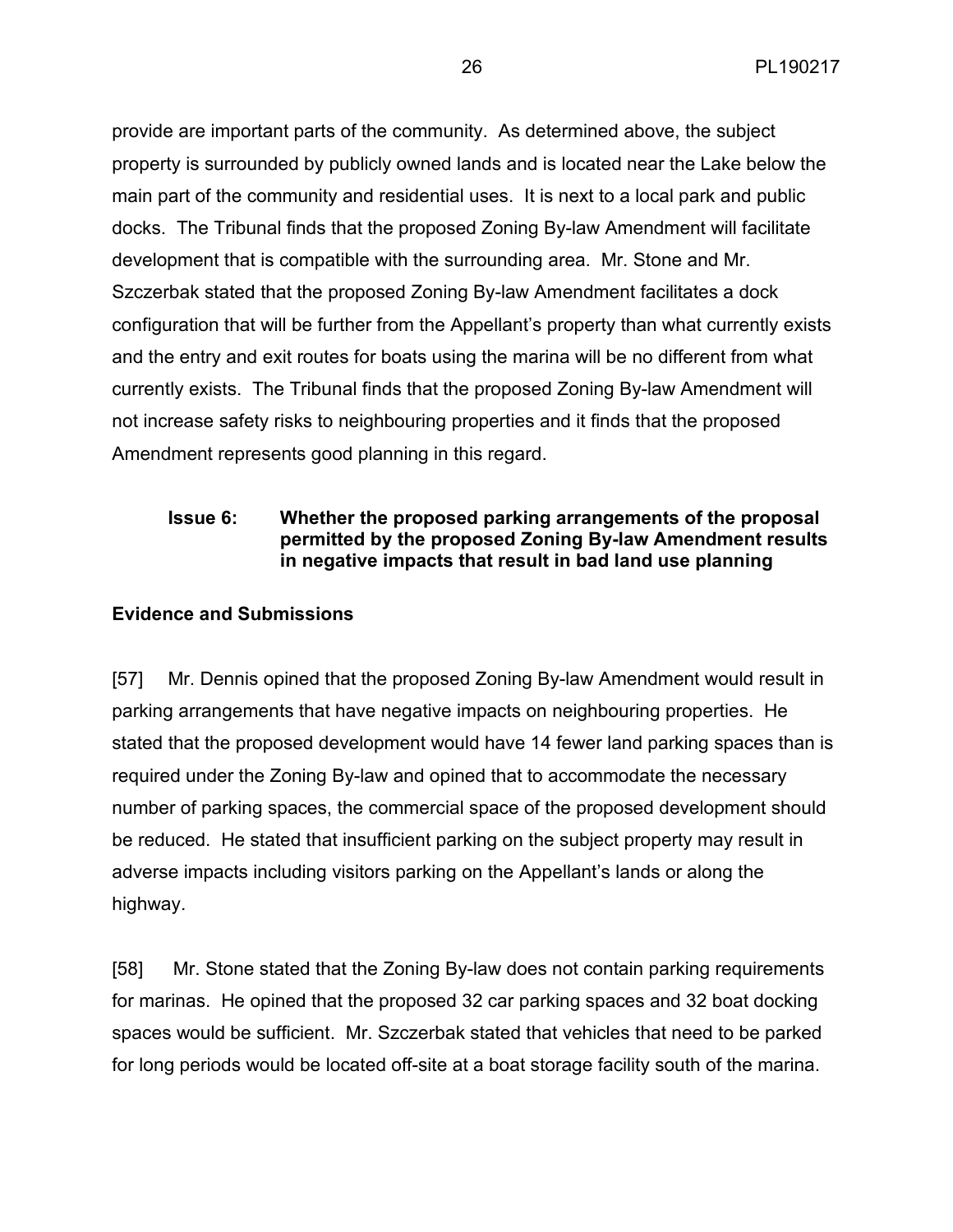He opined that the proposed development would provide sufficient car parking and he noted that the subject property is subject to site plan control.

# **Findings**

[59] The Applicant argues that many of the visitors to the marina come by boat. Based on this, and the fact that the marina has overflow parking available nearby, the Tribunal finds that is good planning to allow a significant amount of the parking spaces to be for boat parking and that the provision in the proposed Zoning By-law Amendment that 33% of the required parking is permitted by boat and that 14 parking spaces may be used by boats along the docks represents good planning.

# **Issue 7: Whether permitting the retention of current legal noncomplying structures to remain on the property and to be accommodated by the proposed Zoning By-law Amendment amounts to bad land use planning**

### **Evidence and Submissions**

[60] Mr. Dennis opined that by retaining the existing legally non-complying structures on the subject property, the proposed Zoning By-law Amendment constitutes bad land use planning. He stated that the required shoreline setback under the Zoning By-law is 20 m. The proposed development would have a 2.6 m shoreline setback for a second storey deck, 6.1 m for a restaurant, and 8.6 m for a retail store. He stated that these new structures should be subject to the 20 m setback in the Zoning By-law. He stated that permitting these requested setbacks is contrary to the intent of the Township's Official Plan and does not conform with its environmental protection objectives. He stated that s. 4.17 of the Zoning By-law allows the reconstruction of legally noncomplying structures provided that it does not reduce the existing setbacks. He stated that the proposed structures have different configurations than the existing ones and must comply with the Zoning By-law's required setbacks. He stated that under the Zoning By-law, the reconstructed buildings cannot be increased in height or volume.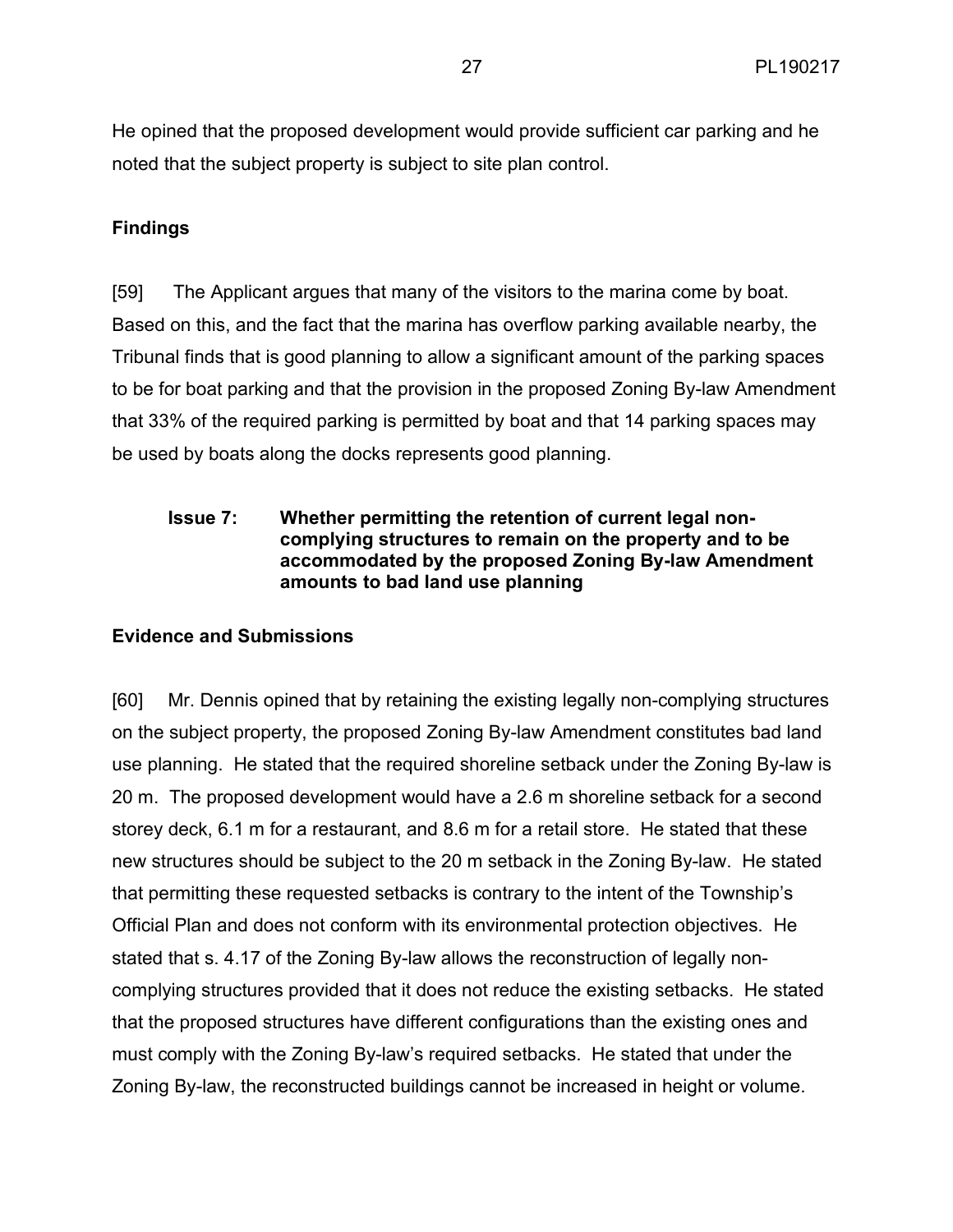He opined that the Zoning By-law Amendment should result in a net improvement rather than aggravating the existing non-compliant situation.

[61] Mr. Stone opined that the proposed Zoning By-law Amendment does not constitute bad land use planning. Noting that a marina has operated on the subject property for decades, he said the Township's Official Plan policy F.4 states that buildings on legally non-complying lots may be enlarged or renovated provided that the use conforms with the Official Plan and Zoning By-law and the buildings comply with all other provisions in the By-law. He stated that this is implemented through s. 4.17 of the Zoning By-law which allows legally non-complying structures to be enlarged, reconstructed, replaced, repaired and/or renovated. He opined that the proposed enlarged buildings will not adversely affect the operation of Marina Street and the proposed renovated boathouse would not conflict with the functionality of abutting public lands. He opined that setback encroachments from the enhancement of the legally non-complying buildings would have negligible impacts given that the abutting lands are owned by the Township.

[62] Mr. Szczerbak stated that the Zoning By-law's 20 m shoreline setback does not apply given the location of the existing buildings, docks, and boardwalks in close proximity to the shoreline. He said the proposed Zoning By-law Amendment recognizes the existing structures and allows their expansion provided they are not located closer to the shoreline than the existing structures. He said a marina needs to be located close to water and the proposed reconstruction of the existing structures would not cause impacts.

#### **Findings**

[63] The Tribunal has already determined above that the proposed Zoning By-law Amendment conforms with the Township Official Plan policy F.4 regarding the enlargement of legally non-complying structures. In the context of the present case, the Tribunal finds that it is good planning to not hinder efforts to recognize and improve the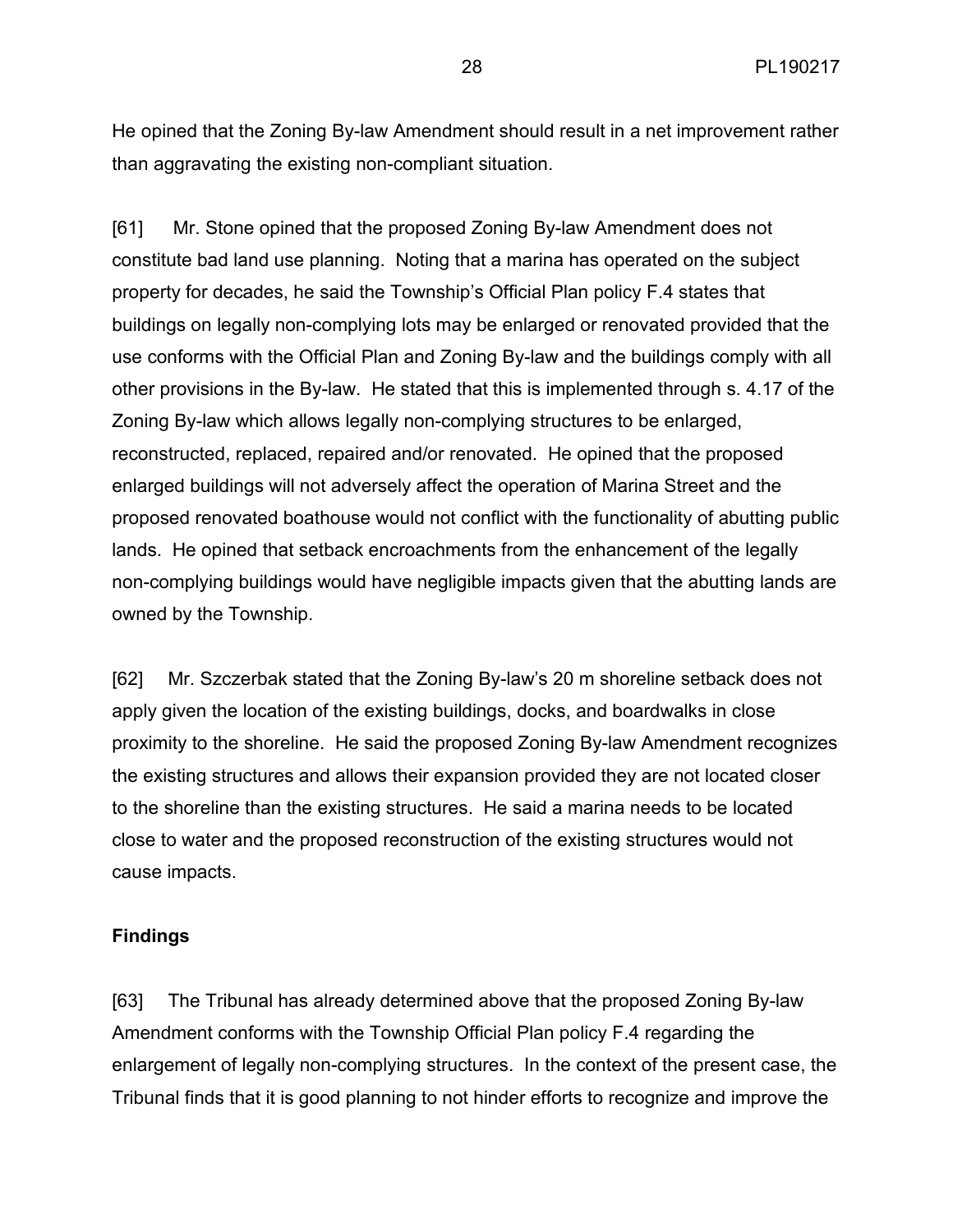non-complying structures on the subject property. The regularization of the existing legally non-complying structures will not lead to development that is out of scale or character. Moreover, the Tribunal finds that these changes are important for the functioning of the marina. As determined above, the marina plays a longstanding and important role in the community and is part of its character. The Tribunal finds that modest encroachments on setbacks, the enlargement of the buildings and the addition of small additional retail structures are appropriate and will not have adverse impacts on abutting lands. It finds that to require the additional small structures to be located away from other structures to comply with setback requirements would be incoherent and would not reflect good planning.

### **Issue 8: Whether visual and environmental impacts resulting from the proposal amount to bad land use planning**

#### **Evidence and Submissions**

[64] Mr. Dennis opined that the proposed Zoning By-law Amendment would result in visual and environmental impacts and constitutes bad land use planning. He stated that due to the 2.6 m shoreline setbacks permitted under the proposed Zoning By-law Amendment, the massing and bulk of the expanded buildings would be inappropriate. He reiterated that due to the size of the subject property, there will be limited space for necessary buffering and landscaping. He stated that there have not been sufficient studies completed regarding the impacts of the proposed Zoning By-law Amendment on fish habitat, water quality, public safety, ecology, shoreline health or visual aesthetics. He also stated that the proposed development and docks would affect the Appellant's view from his property and have noise and other adverse impacts.

[65] Mr. Stone stated that the subject property is surrounded by publicly owned lands providing separation between commercial and residential uses and that visual and environmental impacts of the proposed development are not anticipated. Mr. Szczerbak stated that the proposed development would enhance the character of the community and improve the visual attractiveness of the shoreline. He reiterated that there are no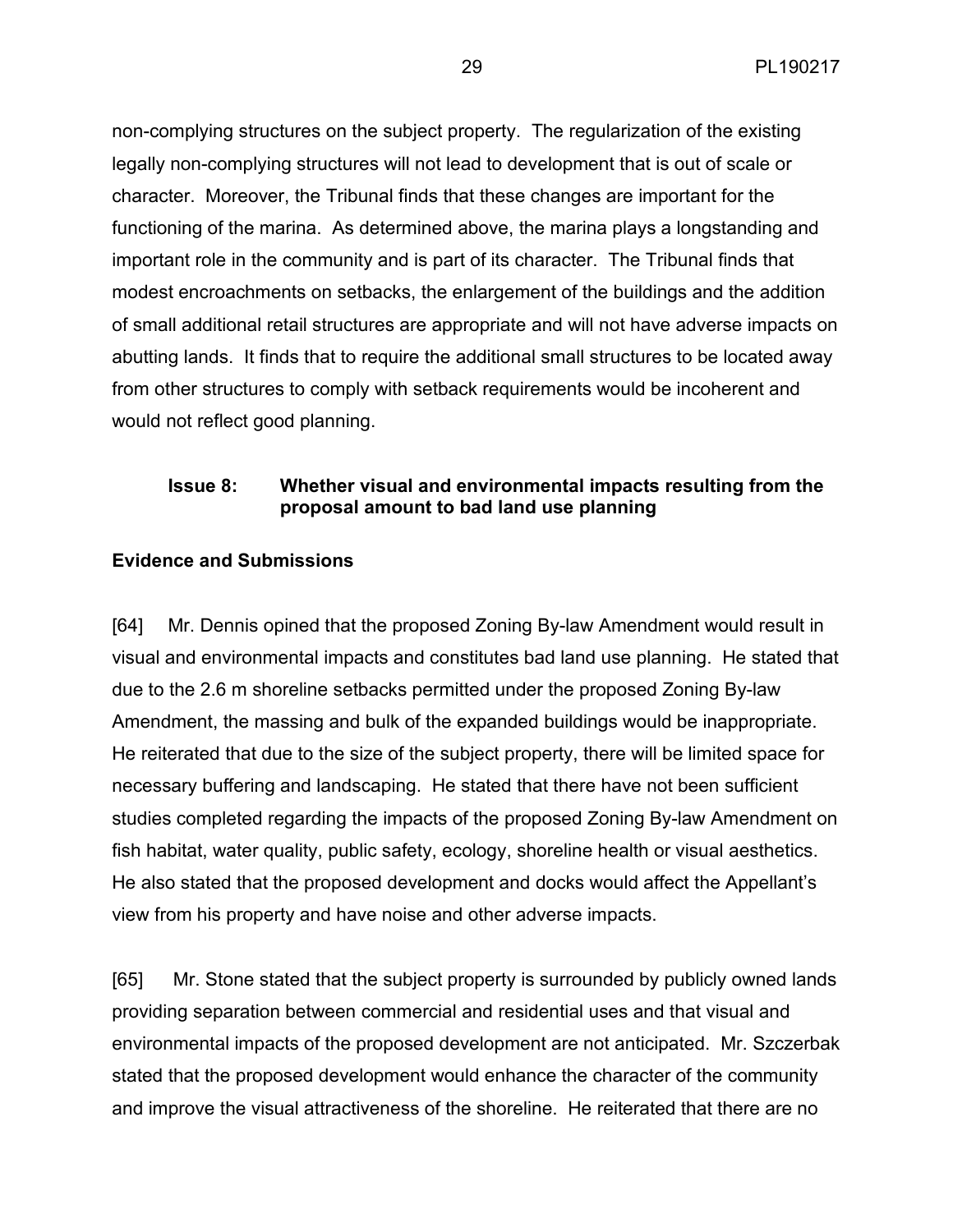natural heritage features on the subject property and that no additional studies are needed.

# **Findings**

[66] Based on the evidence before it, the Tribunal finds that the proposed Zoning Bylaw Amendment will not result in significant adverse visual or environmental impacts. The Zoning By-law Amendment facilitates development of a certain size and location on the subject property. The exact design and built form of the development will be addressed through site plan control. Given the location of the subject property and based on the setbacks, height, length and width standards set out in the proposed Zoning By-law Amendment, the Tribunal finds that any visual impacts would not be significant. Regarding environmental impacts, the evidence before the Tribunal is that there are no natural heritage features on or adjacent to the subject property, including fish habitat, and there is no compelling evidence that the proposed setback, height, width, length, parking or other amendments would have adverse environmental impacts. The PPS and Official Plan set out requirements for environmental and other studies in specific circumstances, none of which apply here.

# **Issue 9: Whether the lack of a comprehensive approach to evaluating and planning for the lands surrounding the current marina operation amounts to bad land use planning**

# **Evidence and Submissions**

[67] Mr. Dennis opined that the absence of a comprehensive planning review regarding the subject property constitutes bad planning. He stated that Marina Street is an open and year-round municipally maintained road, which provides the Appellant with access to parts of his property and water lot. He stated that the Appellant wishes to purchase the original shore road allowance abutting his property, which is accessed from Marina Street. He stated that any closing of Marina Street would jeopardize the Appellant's ability to access his lands and water lot and diminish his chances of having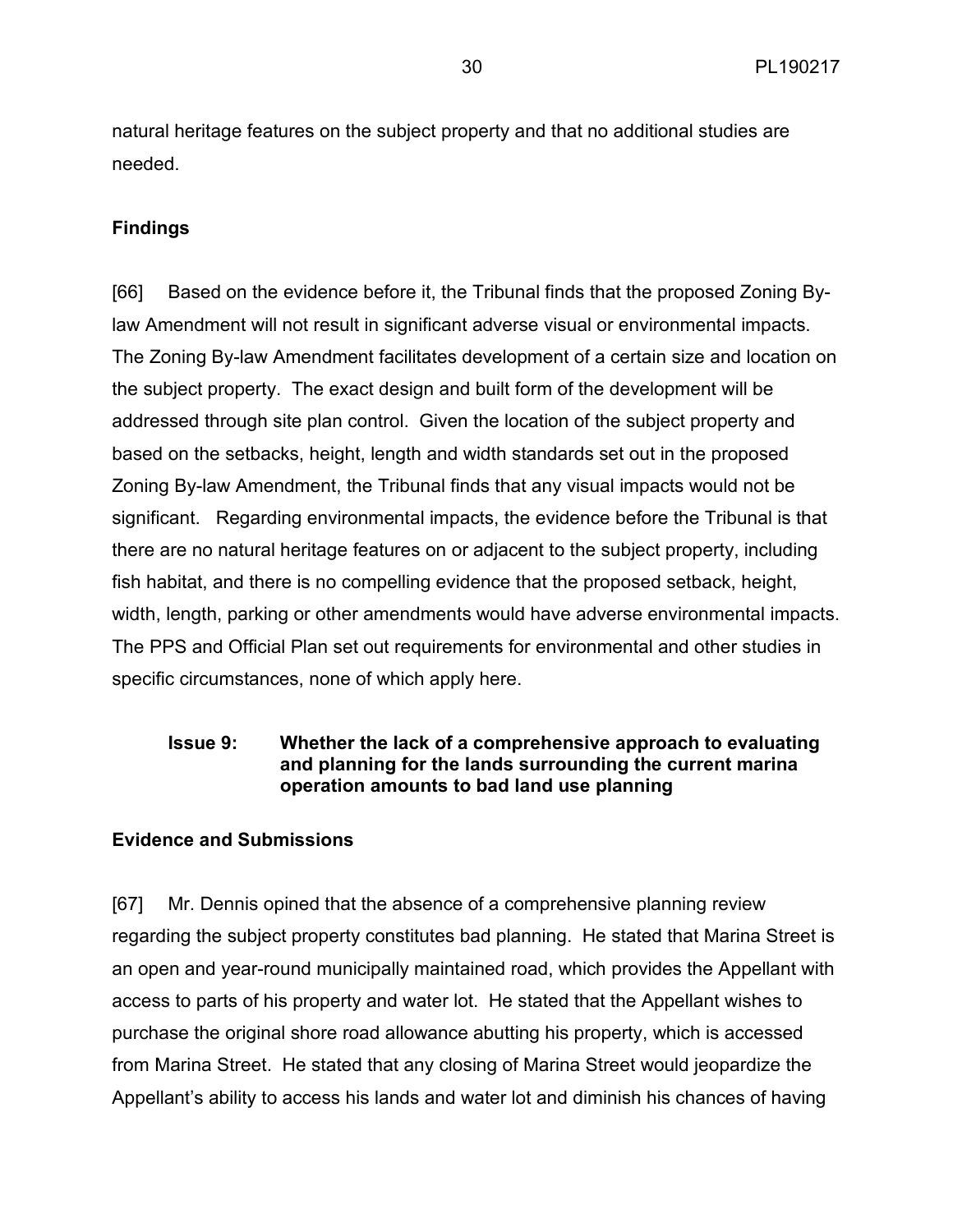the original shore road allowance adjacent to his property closed to facilitate future development there. He opined that the proposed Zoning By-law Amendment should not be adjudicated until a comprehensive planning review has been undertaken regarding the area, including the future of Marina Street and associated shore road allowances.

[68] Mr. Stone stated that the Township Council has indicated that it is not willing to close Marina Street or the shore road allowance. Mr. Szczerbak stated that any road closure would require a separate public process led by the Township and that a comprehensive review of the area is not necessary. He stated that the future use of Marina Street is not part of the proposed development and that it is within the discretion of the Township to proceed with the proposed Zoning By-law Amendment without commencing a comprehensive review of the larger area.

#### **Findings**

[69] The proposed Zoning By-law Amendment facilitates the redevelopment of a small marina on Lake Rosseau. The marina facilitates access from the community and beyond to boat transit on the Lake; however, it is not associated with public transit, transportation or other municipal infrastructure or services and it does not set in motion the need for larger planning issues to be addressed. There are no provisions in the proposed Zoning By-law Amendment that would result in the closure of Marina Street or any open shore road allowance and the proposed Zoning By-law Amendment will not in any way hinder access to or development of neighbouring properties. The Tribunal finds that the Applicant has taken a comprehensive approach in addressing environmental, planning, economic development and other issues through its Zoning By-law Amendment application and the Tribunal was not presented with compelling grounds or authority requiring a more comprehensive planning review. The Tribunal finds that the proposed Zoning By-law Amendment addresses the applicable statutory and policy requirements under the *Planning Act* and that a more comprehensive planning review is not required. In this regard, the Tribunal finds that the proposed Zoning By-law Amendment represents good planning.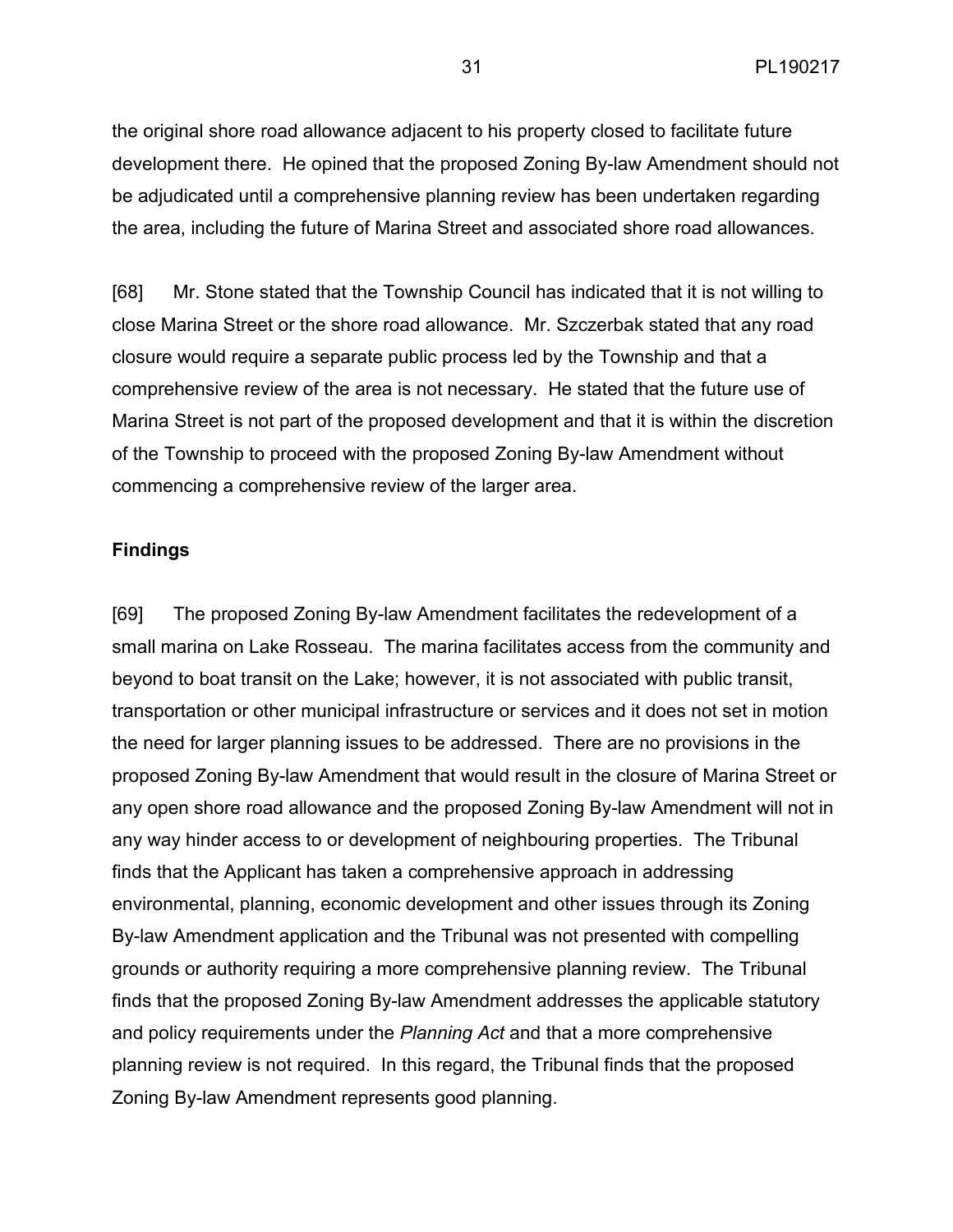# **Section 2 of the** *Planning Act*

[70] Mr. Szczerbak stated that he relies on his *Planning Act* review contained in his Planning Justification Report, dated February 25, 2019. In his Planning Justification Report, he stated that the proposed Zoning By-law Amendment has regard to the matters of provincial interest set out in s. 2 of the *Planning Act*. He stated that the proposed Zoning By-law Amendment has regard to the the orderly development of safe and healthy communities in that the marina provides a link and access point between the Lake and the community. He also stated that the proposed Zoning By-law Amendment has regard for the adequate provision of recreational facilities by providing access to and services for water-related activities.

# **Conclusions**

[71] Based on the evidence and submissions of the Parties, the Tribunal finds that the proposed Zoning By-law Amendment is consistent with the PPS and conforms with the Growth Plan and the Township's Official Plan. The Tribunal has had regard to the issues of provincial interest set out in s. 2 of the *Planning Act*. In making its decision, the Tribunal also has considered the Participant's submissions, has had regard to the Township Council's decision, the information that the Township Council considered, and the enhanced municipal record. The Tribunal finds that the proposed Zoning By-law Amendment represents good planning.

# **ORDER**

[72] The Tribunal orders that the appeal against Zoning By-law No. BL 2019-028 is dismissed.